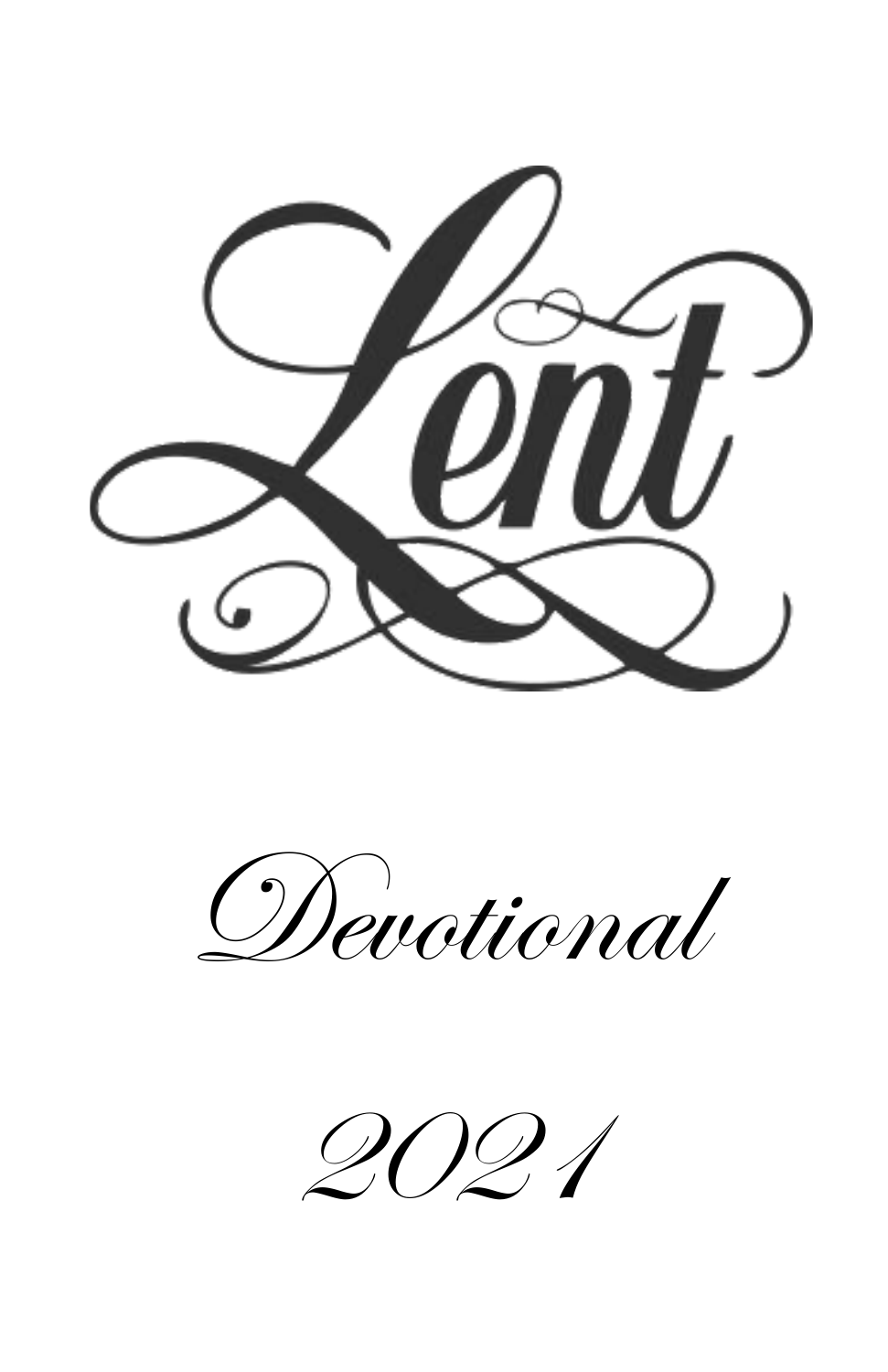

# Fasting Information

#### **Improper Fast Godly Fast**

**Prayer and fasting are improper when they:** 

**Prayer and fasting are godly when they:** 

- $\bullet$ Attempt to manipulate God.
- $\bullet$ Are conducted while intentionally continuing to sin.
- $\bullet$ Seek to promote false piety, legalism, or religious duty.
- $\bullet$ Are attempted without sufficient seriousness and respect.
- $\bullet$ Draw attention to personal glorification.
- $\bullet$ Are attempted without sufficient seriousness and respect.
- Are conducted while continuing to pursue selfish desires in pleasure and business.
- Are conducted while promoting or continuing injustice, oppression, or impropriety.
- Focus on Him and honor Him. (Although you will receive spiritual blessings, these are not proper motives for fasting.)
	- Have spiritual purposes. (Although you may realize certain physical benefits, these are not proper motives for spiritual fasting, e.g. for weight-loss purposes.)
	- Causes individuals to humble themselves and submit to the authority of God and His Word.
- Causes individuals to acknowledge and repent of sin.
- Deprive our natural desires and lusts to focus on the spiritual.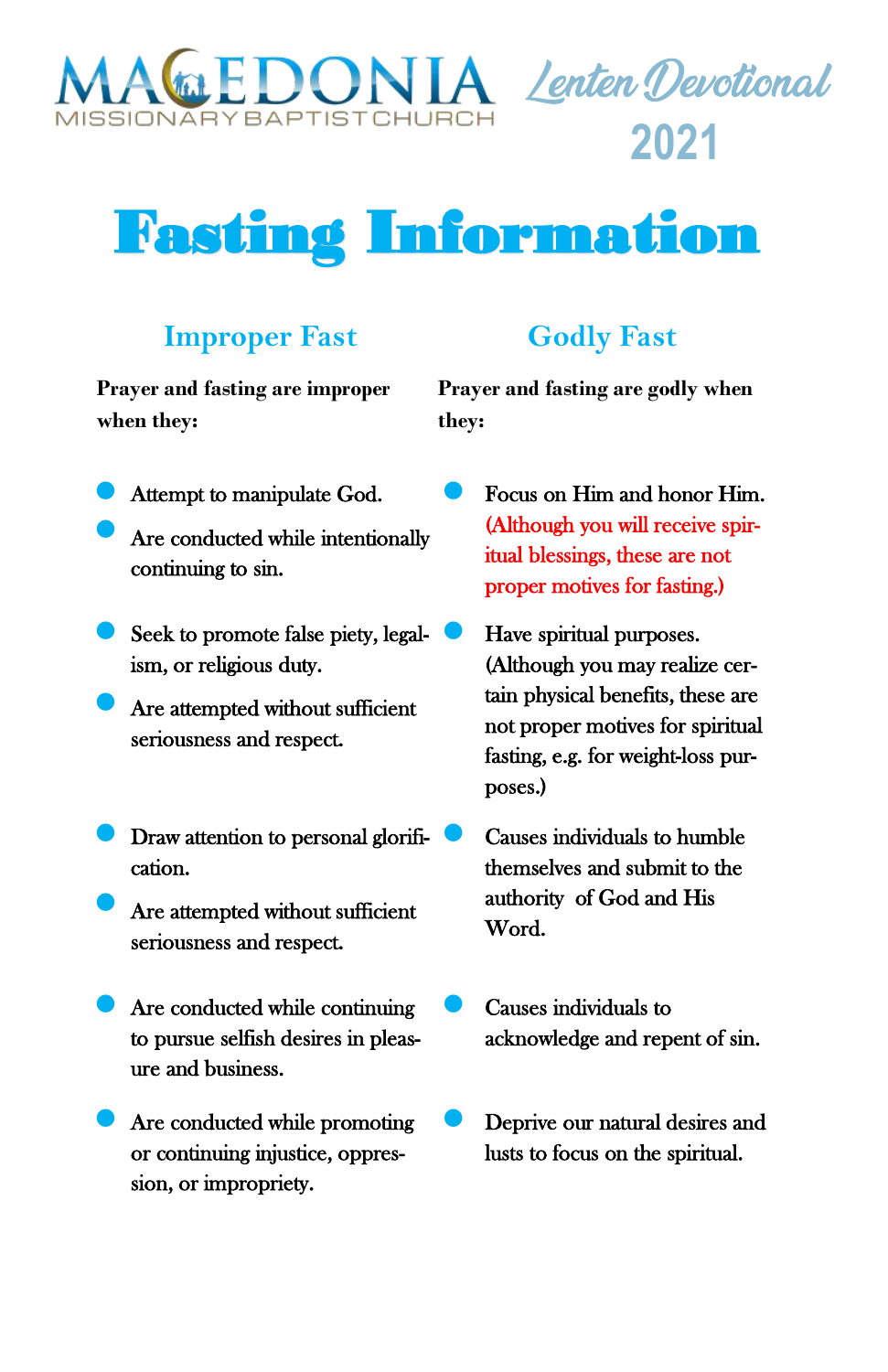



### *Types of Fasts*

*Disciples Fast*

*Fasting to break addictions Matthew 17:20 – 21*

#### *Ezra Fast*

*Fasting to solve problems and seek protection Ezra 8:21-23*

#### *Samuel Fast*

*Fasting to win people to Christ and to get God to pour Himself out on mankind I Samuel 7:1 – 8*

#### *Elijah Fast*

*Fasting to break yokes I King 19:2-18*

#### *Widow's Fast*

*Fasting so the needs of others are met I Kings 17:12*

#### *Pauline Fast*

*Fasting for wisdom and insight from God Acts 9:19 – 20*

#### *Daniel Fast*

*Fasting for good health and obedience to God's word. Daniel 1:12 – 20*

#### *John the Baptist Fast*

*Fasting for a stronger testimony and influence Matthew 3:4, Luke 1:15*

#### *Esther Fast*

*Fasting for protection from the evil one Esther 4:16*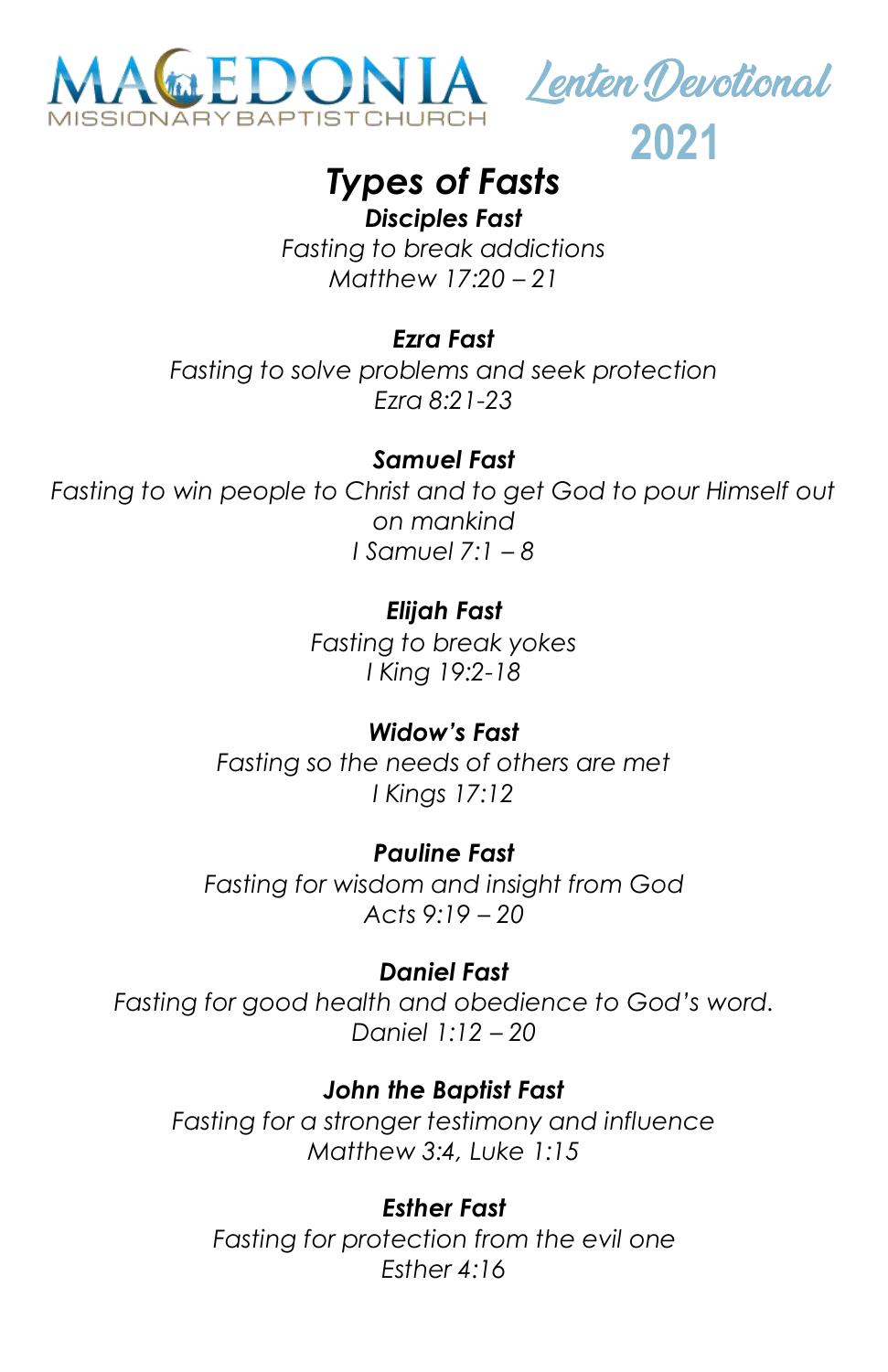

## Day 1

### Title: A Strong Name

#### **Scripture:**

Proverbs 18:10 The name of the Lord is a strong tower; the righteous run into it and are safe.

### **Prayer Focus:**

Dear Lord, let me not operate in my own strength and abilities but let me put all my trust in you.

### **For Your Consideration:**

A young man went to the bank one day to secure a loan. He had never had any credit and needed a co-signer. He thought long and hard on who the co-signer could be. He went to his father to ask him if he would do it. The father said, "I knew this day would come." When they went to the bank the loan officer told the young man his loan could be for any amount because of who his co-signer was. With God we stand in his strength and He allows us to receive His choice blessings because of who He is.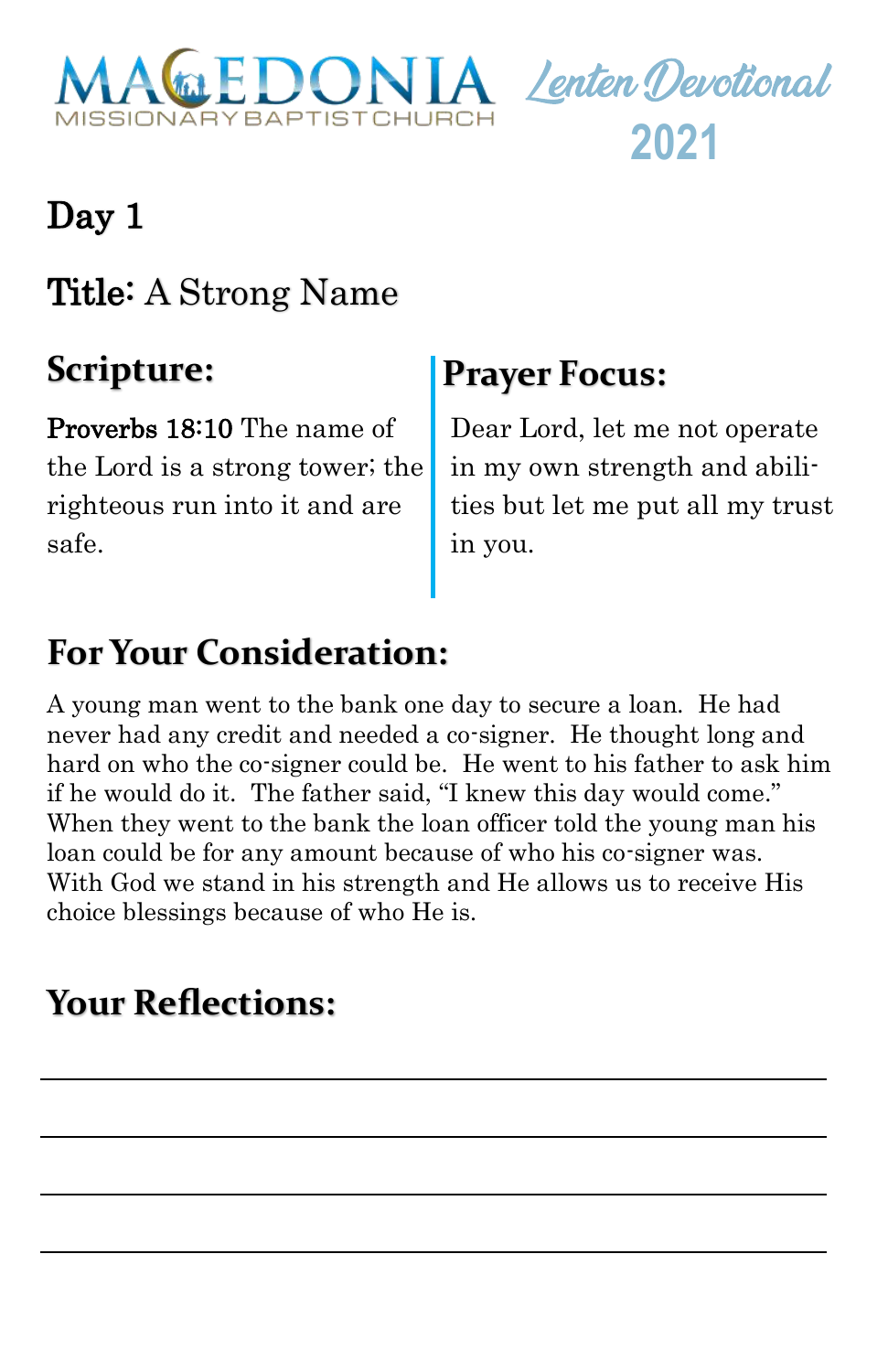

## Day 2

### Title: Choose Joy

### **Scripture:**

Nehemiah 8:10 Do not grieve, for the joy of the Lord is your strength.

#### **Prayer Focus:**

Dear Lord, let me find joy in you. Although my circumstances and trials are many I rejoice in having you as my Lord and Savior.

#### **For Your Consideration:**

Grief is a natural response to lost. We all know that we grieve over the death of our loved ones but we also grieve at the loss of jobs, relationships and even things that were of great value to us. Grief is natural but so is joy. It is sometimes difficult to find joy in the midst of life circumstances but at all times we must trust Him. You have a choice you must make daily grief or joy! The only way to have joy is to have it in Christ!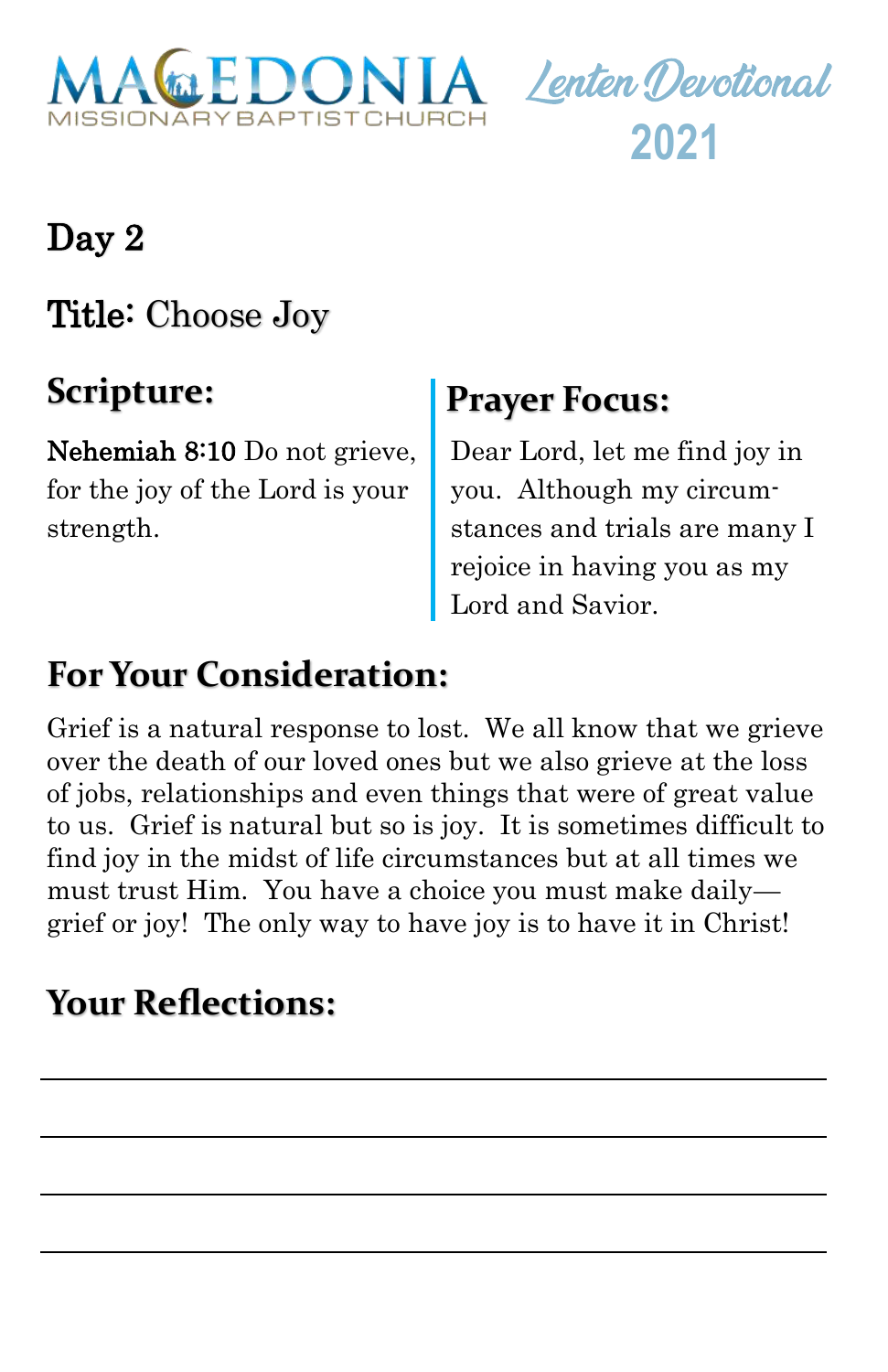

## Day 3

### Title: Prayer Makes A Difference

### **Scripture:**

Phillipians 4:6-7 Do not be anxious about anything, but in everything by prayer and supplication with thanksgiving let your requests be made known to God. And the peace of God, which surpasses all understanding, will guard your hearts and your minds in Christ Jesus

**For Your Consideration:**

### **Prayer Focus:**

Dear Lord, allow my prayer to be strengthen as I grow in my knowledge and understanding of you. It is my desire to pray about everything and worry about nothing.

#### What will tomorrow hold? What will happen to you in your heath, finances or career? These are questions all of us grapple with daily. If left unchecked they can and will cause us undue stress and problems. If we shouldn't worry about these things what should we do? Pray about them! Yes, pray about every little thing you can think of. Never think that your prayer is a waste of time or that God is unconcerned. His desire is that you live a life free of worry and stress and put all your trust and care in Him. He has never and will never fail you!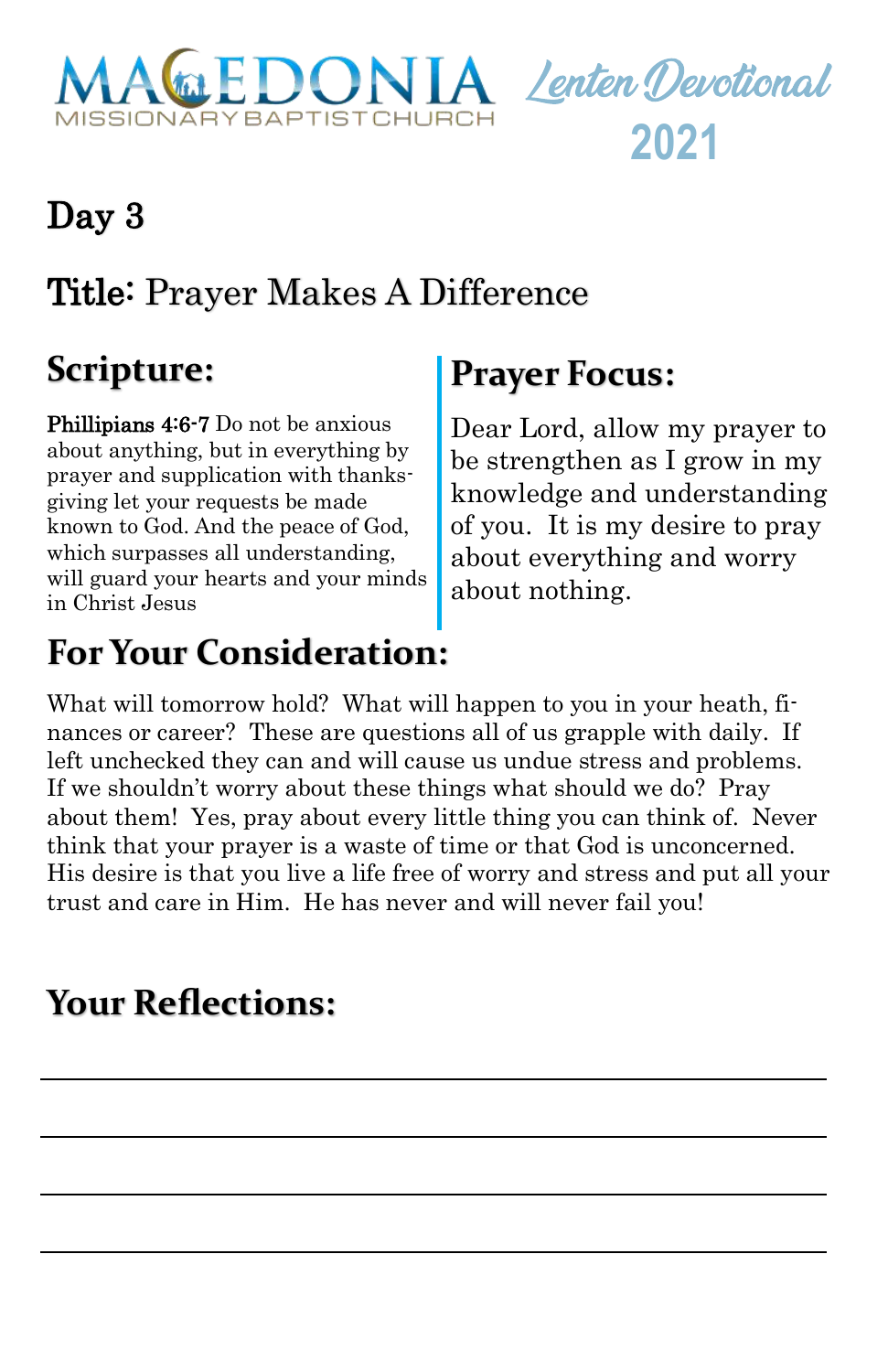

### Day 4

### Title: Focus on the Adventure

### **Scripture:**

Isaiah 41:10 So do not fear, for I am with you; do not be dismayed, for I am your God. I will strengthen you and help you; I will uphold you with my righteous right hand.

### **Prayer Focus:**

Dear Lord, let me not be found fearful in anything but in your power and strength achieve all that you have predestined for me!

### **For Your Consideration:**

With new things comes the fear of the unknown. It is human nature to be afraid of the things we have yet to experience. If you reflect back on your life there were times when the excitement of a new adventure helped remove the fear of the unknown. Your first days of school or a first job. With this new season in your life, focus on the excitement of the new adventures and what God has instore for you. Do not focus on the fear. Fear is the enemy of faith!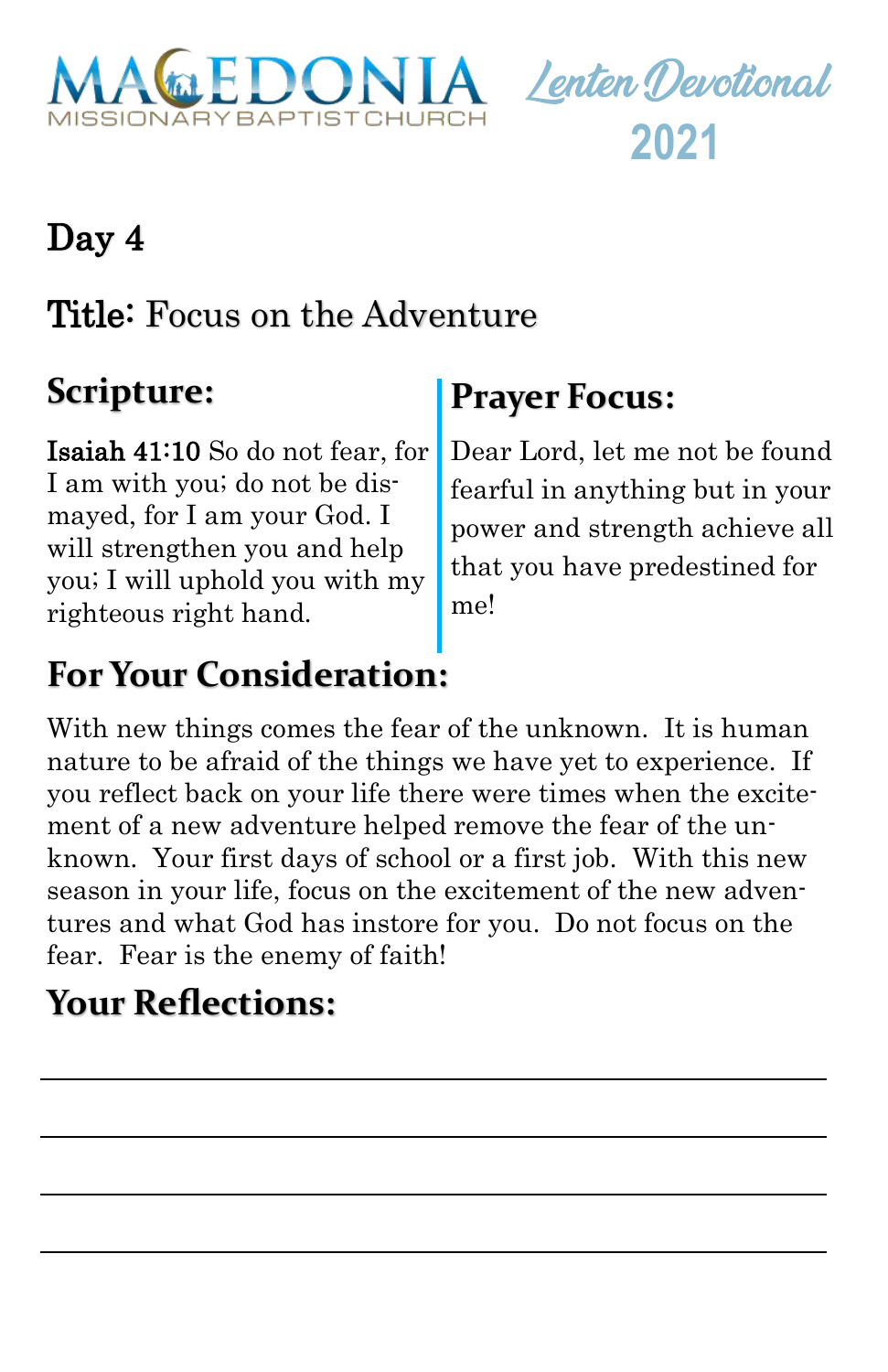



### Day 5

### Title: Time Waits For No One

### **Scripture:**

Ecclesiastes 3:1 There is a time for everything, and a season for every activity under the heavens:

### **Prayer Focus:**

Dear Lord, thank you that you are a God of time and seasons. Please help me to know the times and the seasons of my life and your purpose for me.

### **For Your Consideration:**

We often hear this scripture read at funerals of our friends and loved ones. It is used to comfort the mourners as they grapple with the death of their loved one. Many times we focus on the scripture about living and dying but the scripture also outlines the time when other things. What we must do is focus on the succeeding scriptures as well. We must plant, harvest, build, tear down, mourn and dance. Neither of these extremes should be a place where ones stays. There are times for all emotions and actions. Make it a priority to not dwell on the negative too long. Ask God to help you deal with life's circumstances.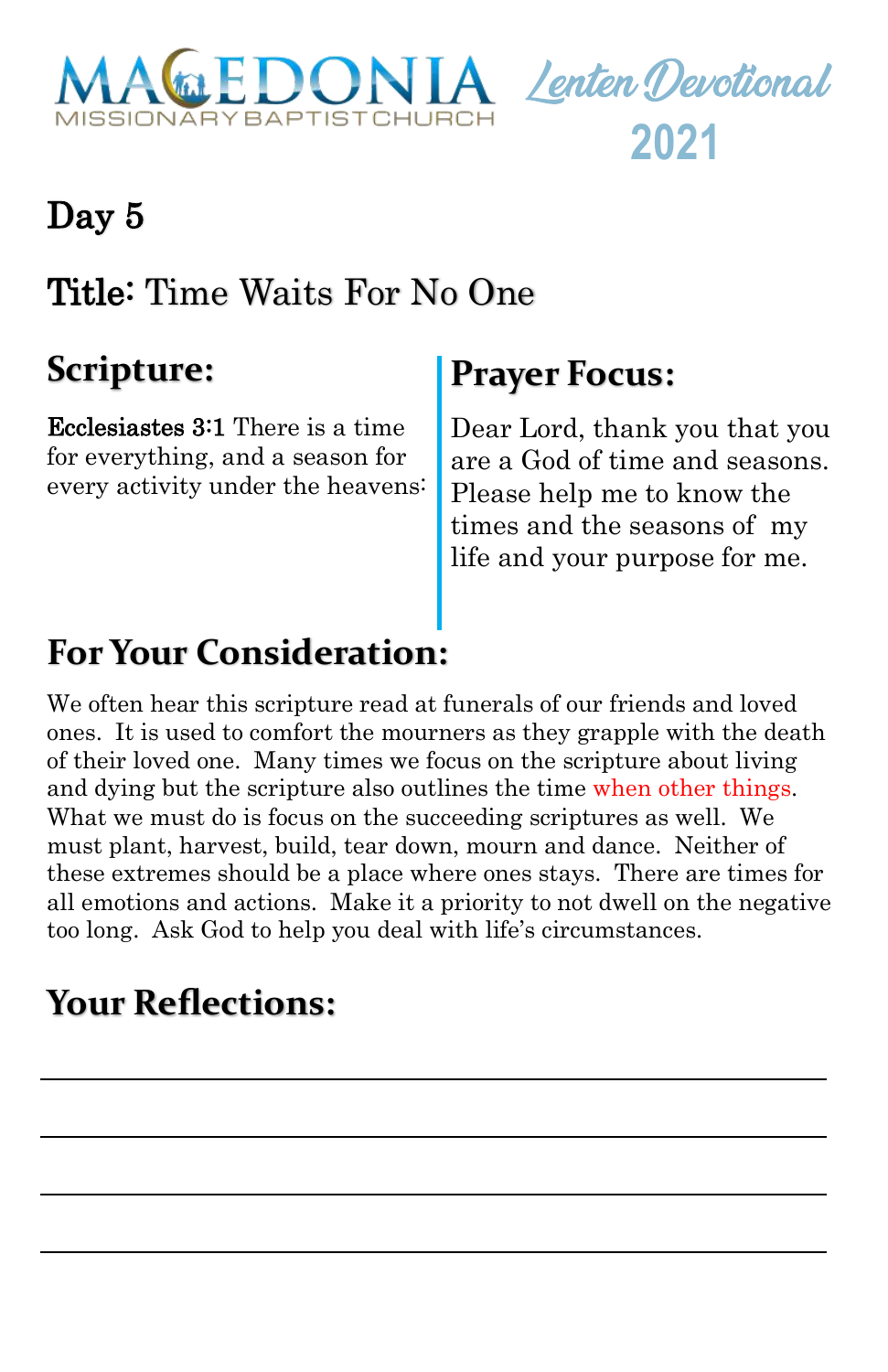

## Day 6

### Title: I Shall Not Be Moved!

### **Scripture:**

Psalm 55:22 Cast your burden on the Lord, And He shall sustain you; He shall never permit the righteous to be moved.

### **Prayer Focus:**

My God and my father I want you to cast all my cares, concerns, issues and problems unto you. I want to learn to trust you in all things and not to try to handle things on my own.

#### **For Your Consideration:**

I shall not, I shall not be moved. One of the spiritual songs that have sustained generations before us. Many times we focus on the virtue of not being moved only, but we must understand that the confidence in not being moved was based on their unwavering trust in God and Him alone. Their faith and resolve to not being moved was based on casting all their cares and burdens on the Lord. You can have this peace as well cast your burdens on Him.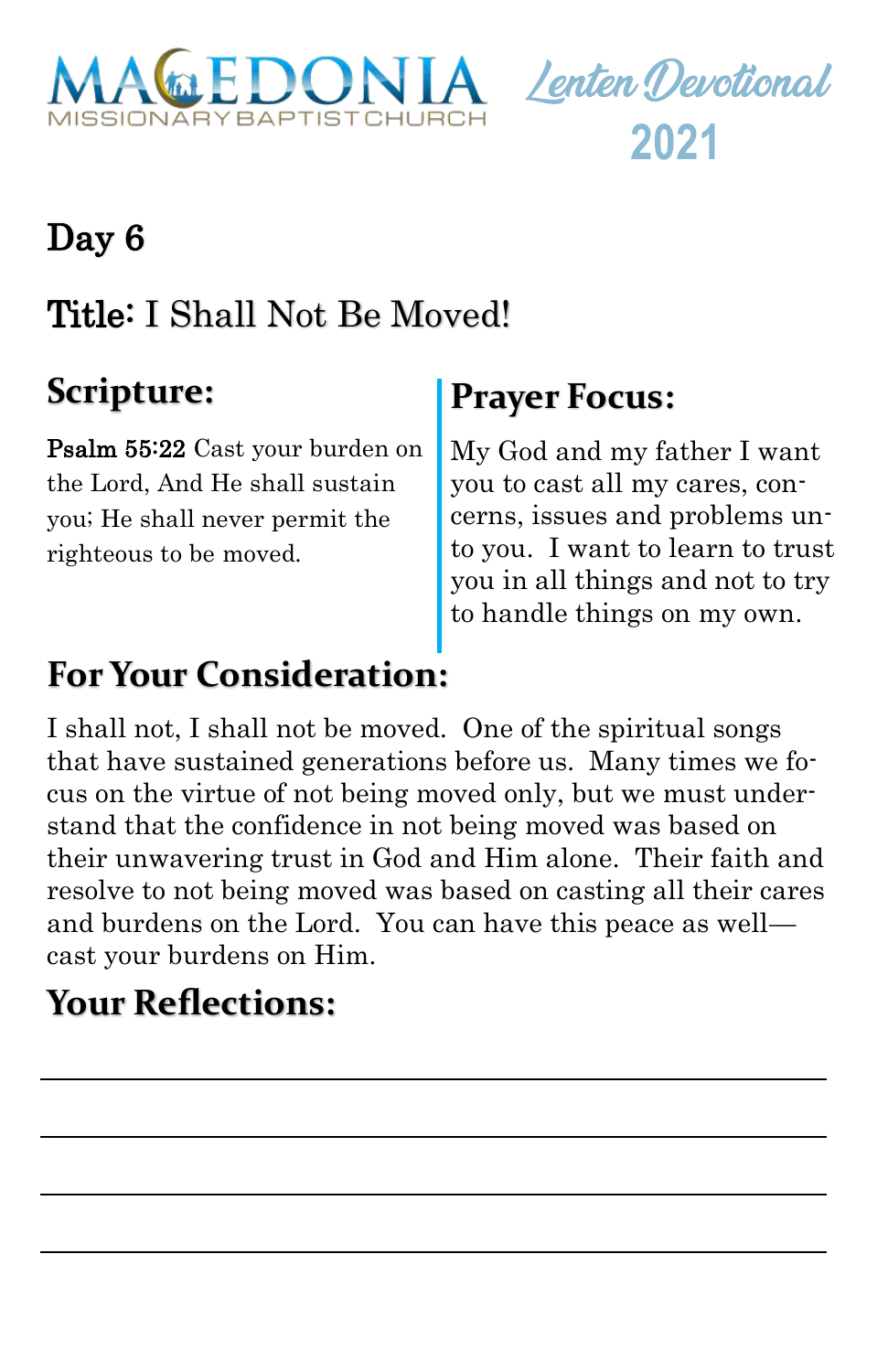

## Day 7

### Title: Pursue Purpose

#### **Scripture:**

Psalms 33:11 But the plans of the LORD stand firm forever, the purposes of his heart through all generations.

#### **Prayer Focus:**

Oh God My Father, I know that the plans and purpose you have for my life. Continue to speak to me in this season and for my life. Let me clearly hear Your voice and direction for my life.

### **For Your Consideration:**

What on earth are you here for? That is the question all people ask as we seek to ensure that our life will have an eternal meaning beyond the years that we live. The greatest joy any of us can have is that the plans and purposes of God supersede our actions and failures. In spite of our shortcoming the calling, plans and purposes of God are without repentance. At this point in your life, don't allow the enemy or even yourself to talk you out of God's purpose for your life. It is time now to get busy pursing your purpose!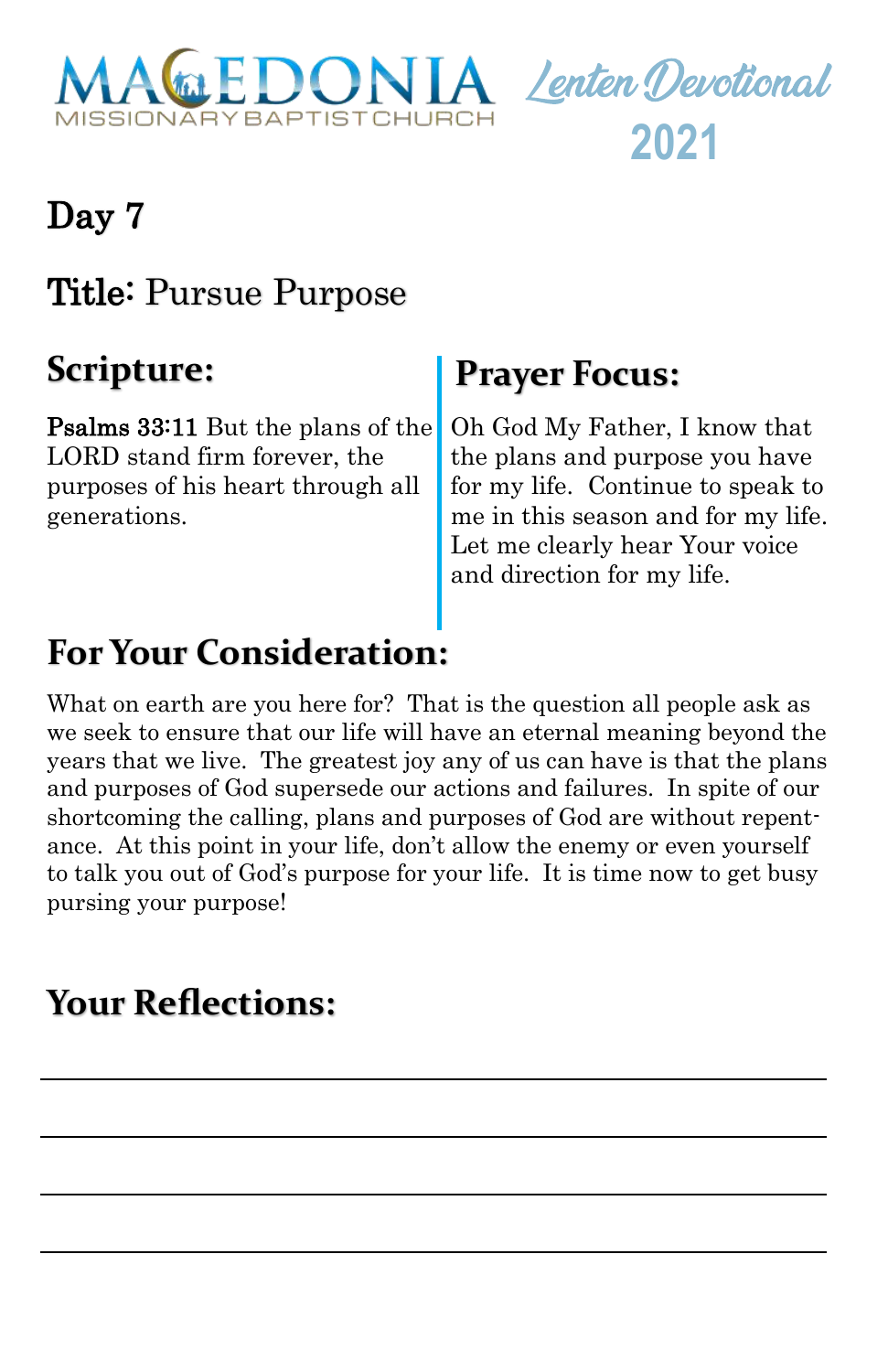

## Day 8

### Title: Focus on the Adventure

### **Scripture:**

Psalm 34:10b Those who seek the Lord lack no good thing.

### **Prayer Focus:**

Oh God, today I seek your face and ask your blessing and grace of all that do. Let my life be a reflection of your care and concern for your children.

### **For Your Consideration:**

There is no greater love than that of a parent and a child. A parent will go without to ensure the child has all that they need and most of what they want. If this is true for our earthly parents it is even more true of our heavenly father. As we seek the face of God, He has promised us that he will not withhold any good thing from you. Do you believe that? When you seek God, He will withhold no good thing from you! Believe it!!!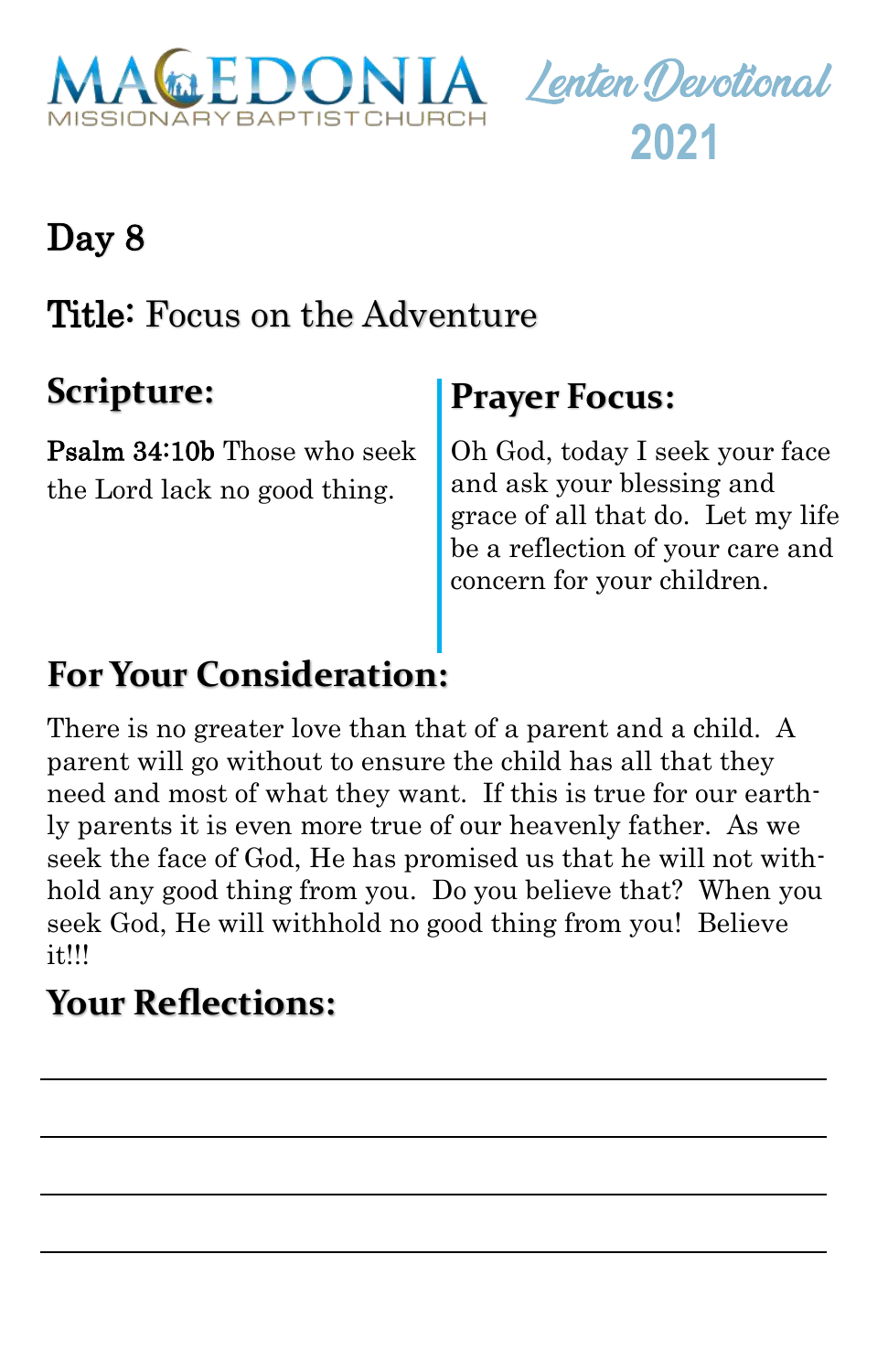

## Day 9

### Title: Pursue Purpose

#### **Scripture:**

Psalms 33:11 But the plans of the LORD stand firm forever, the purposes of his heart through all generations.

#### **Prayer Focus:**

Oh God My Father, I know that the plans and purpose you have for my life. Continue to speck to me in this season and for my life. Let me clearly hear Your voice and direction for my life.

### **For Your Consideration:**

What on earth are you here for? That is the question all people ask as we seek to ensure that our life will have an eternal meaning beyond the years that we live. The greatest joy any of us can have is that the plans and purposes of God supersede our actions and failures. In spite of our shortcoming the calling, plans and purposes of God are without repentance. At this point in your life, don't allow the enemy or even yourself to talk you out of God's purpose for your life. It is time now to get busy pursing your purpose!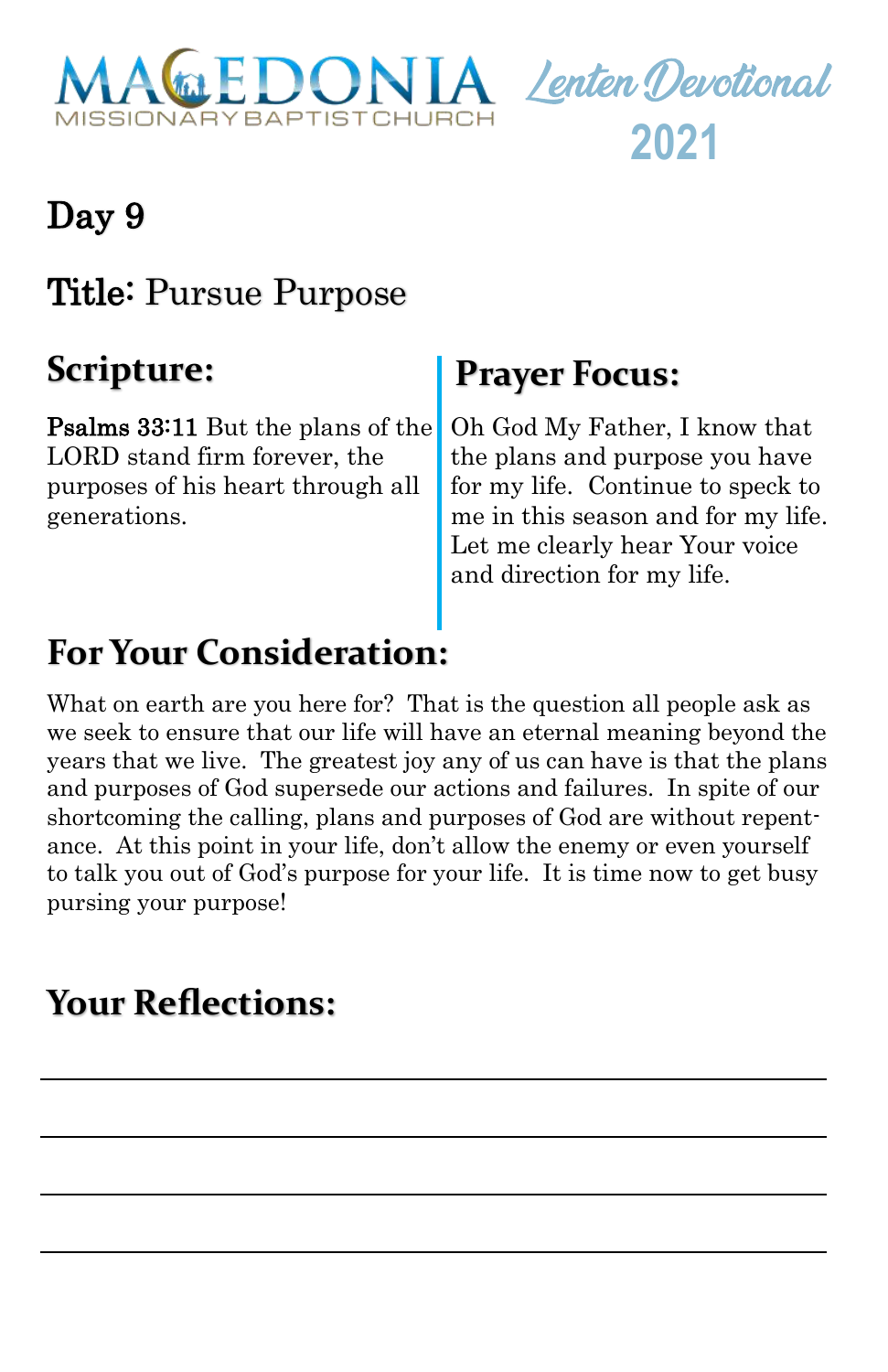

## Day 10

### Title: Focus on the Adventure

### **Scripture:**

Psalm 34:10b Those who seek the Lord lack no good thing.

### **Prayer Focus:**

Oh God, today I seek your face and ask your blessing and grace of all that do. Let my life be a reflection of your care and concern for your children.

### **For Your Consideration:**

There is no greater love than that of a parent and a child. A parent will go without to ensure the child has all that they need and most of what they want. If this is true for our earthly parents it is even more true of our heavenly father. As we seek the face of God, He has promised us that he will not withhold any good thing from you. Do you believe that? When you seek God, He will withhold no good thing from you! Believe it!!!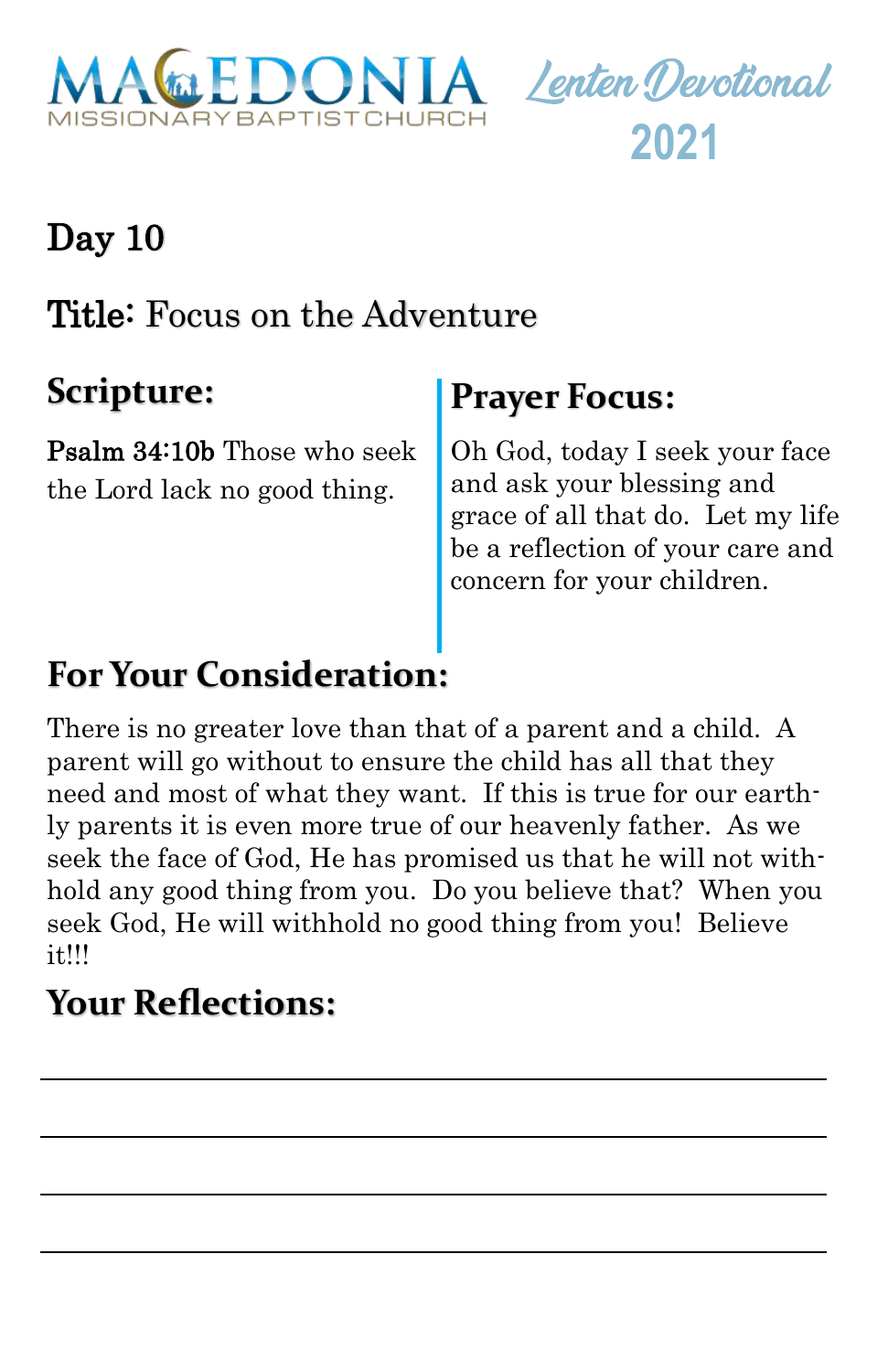

### Day 11

### Title: A Desired Place

#### **Scripture:**

#### Psalms

27:4 4 One thing I ask from the LORD, this only do I seek: that I may dwell in the house of the LORD all the days of my life, to gaze on the beauty of the LORD and to seek him in his temple.

### **Prayer Focus:**

Oh Lord, our Lord, How excellent is thy name. As I seek your face in your temple I realize your love and care for me surpasses all worry, disappointment and trials I may face. I rejoice knowing you will keep me in all situations.

### **For Your Consideration:**

Have you ever concerned how great it would be to be in the presence of God all day, every day? The truth is we are. He is omnipresent and we dwell in His divine presence at all times. If we truly considered this, would we think, talk and act the same.

Sometimes in life we have to be reminded of the beauty of the Lord and all His wondrous acts toward us. When we consider all that He has done it should cause us to rejoice and declare that our desire is to be in His divine presence now and always.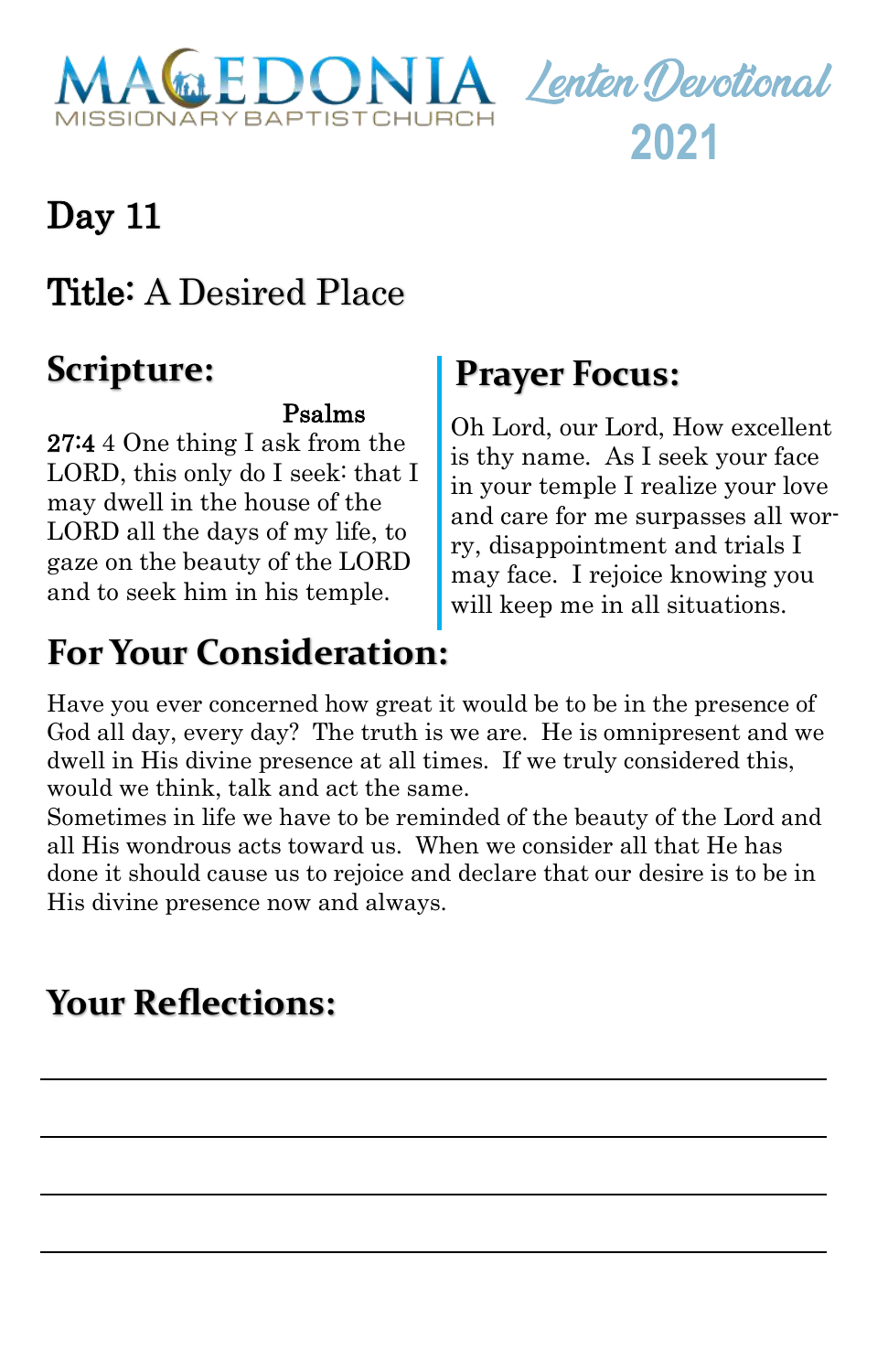

## Day 12

### Title: A Test of Faith

### **Scripture:**

Hebrews 10:32 But remember the former days, when, after being enlightened, you endured a great conflict of sufferings,

### **Prayer Focus:**

You are my God and my strength. I depend on you for the strength, courage and grace to endure all of life's journey.

### **For Your Consideration:**

Sometimes it is good to look back but be careful when gazing in the rear view mirror as things sometimes aren't remembered as they occurred. All of us can remember a time when our desire was to grow closer to God but do you remember what happened after that. Quite possibly all hell broke loose. The devil has always hated for believers to have a close walk with God but we must strive to please God in spite of. The trials, tribulations and struggles were just a test.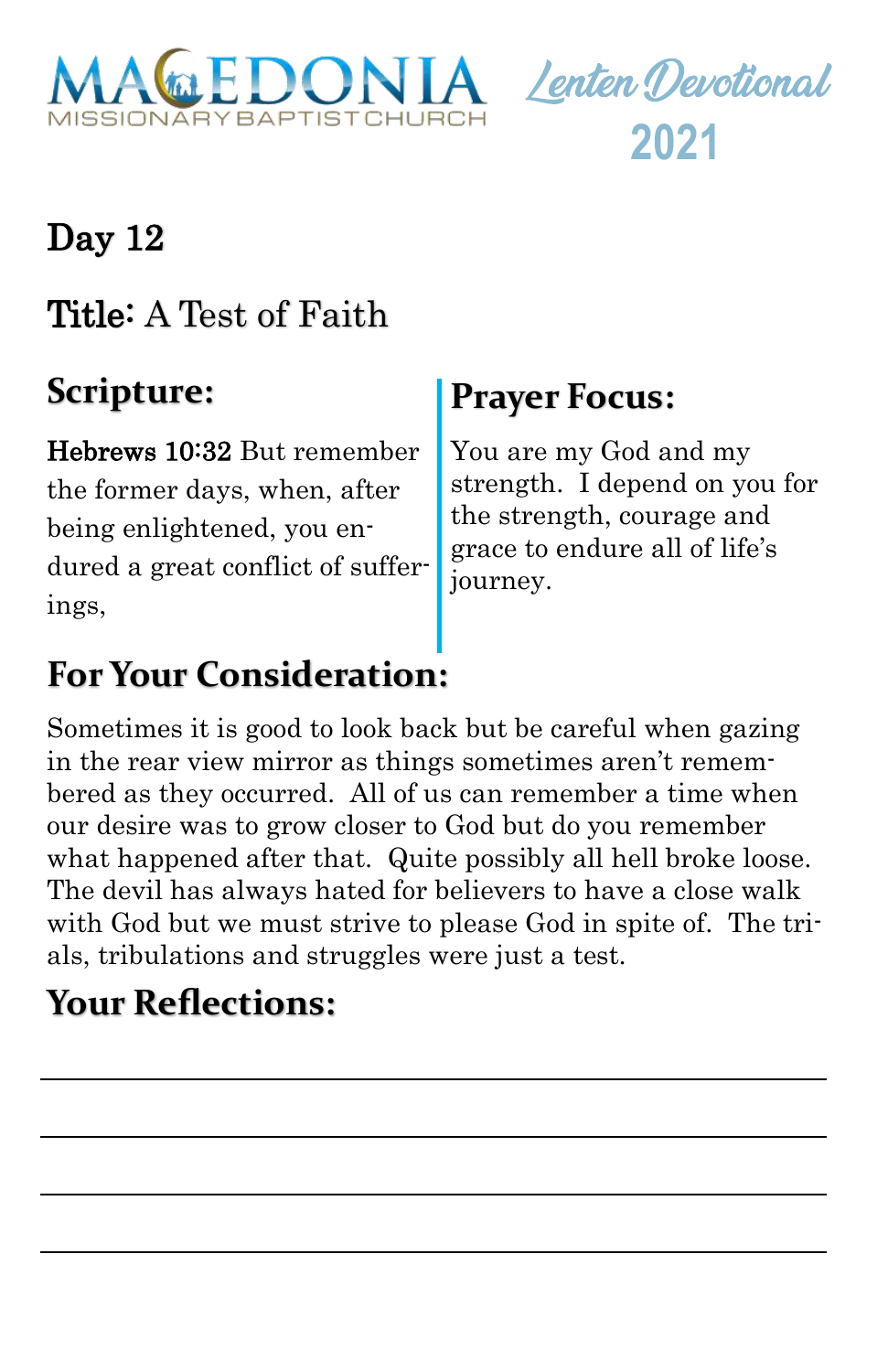

### Day 13

### Title: FAITH

### **Scripture:**

Hebrews 11:1 ESV Now faith is the assurance of things hoped for, the conviction of things not seen.

### **Prayer Focus:**

My Father and My God, today I come asking you to stir up my faith. I know that faith pleases you and my desire is that I operate in faith and obedience to You and Your Word.

### **For Your Consideration:**

Have you ever researched how an internal combustible engine works? Have you taken the time to understand how the beam and support system works to keep a building standing? I know the answer is probably no because you trust that the people who designed and built it knew what they were doing. Why do you worry so much about your life? The Person who designed and built it will take care of it. That's what faith is—trusting that what it was made to do it will do. Do you have faith today?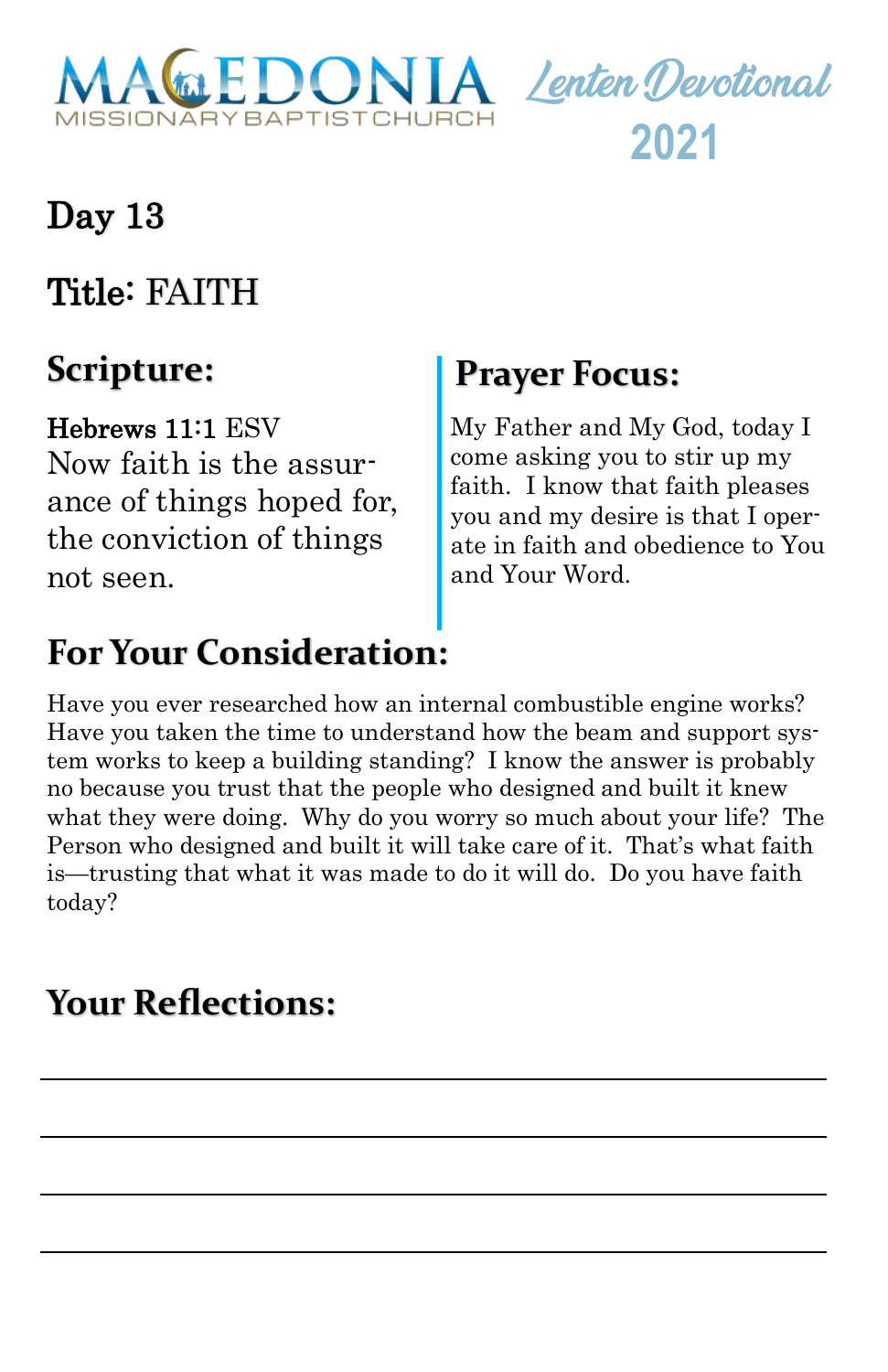

### Day 14

### Title: A Wonderful God

### **Scripture:**

Isaiah 40:28 Have you not known? Have you not heard? The everlasting God, the Lord, The Creator of the ends of the earth, Neither faints nor is weary. His understanding is unsearchable.

#### **Prayer Focus:**

Lord, I can search for all enternity and still not understand all that you are. I am thankful that you showed yourself to us through your Word.

### **For Your Consideration:**

Have you ever been tired? I mean really tired and maybe even frustrated and bewildered. It is ok you were in good company with the rest of humankind. The great thing is God is never tired, frustrated, bewildered, confused, conflicting or absent. He is always alert, present and powerful. He is so alert that He sees you have no strength he will give it to you just when you need it the most.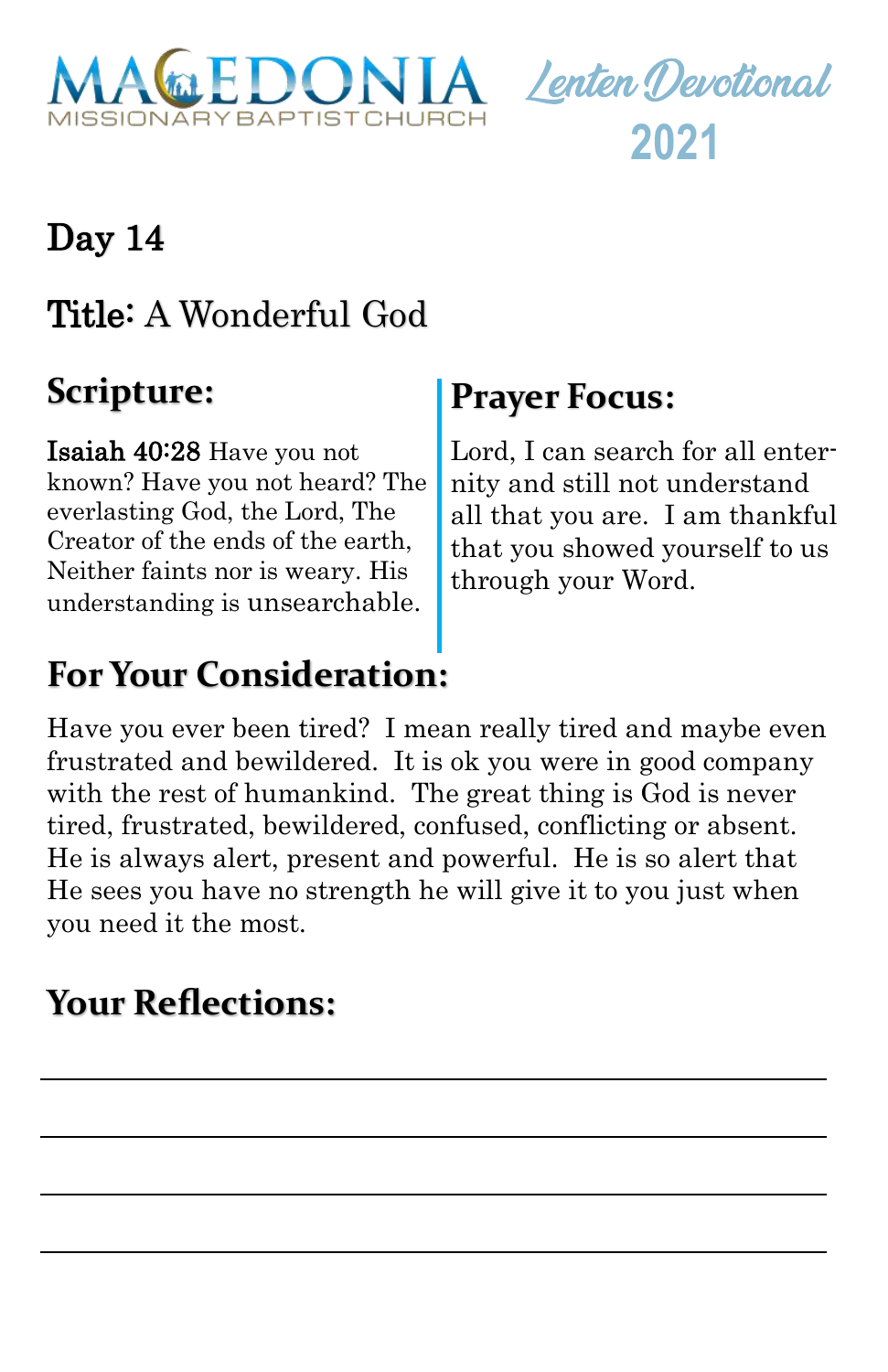

### Day 15

### Title: Knowing What to Do

#### **Scripture:**

James 1:5 If any of you lacks wisdom, let him ask of God, who gives to all liberally and without reproach, and it will be given to him.

### **Prayer Focus:**

Lord I pray for knowledge and wisdom. Let the mind that is in Christ be in mind. I pray that I make Godly decisions and that they all be pleasing in your sight.

### **For Your Consideration:**

Have you ever wondered what's the difference in knowledge and wisdom? What's all the fuss about anyway? That's an age old question with a simple answer. My grandfather broke it down like this knowledge is what you know and wisdom is how you use what you know. In other words we have all heard of people who have book sense but no common sense. That means they have the knowledge but not he wisdom. Both are vitally important. Wisdom is earned while knowledge is gained. You may have to catch that in your driveway.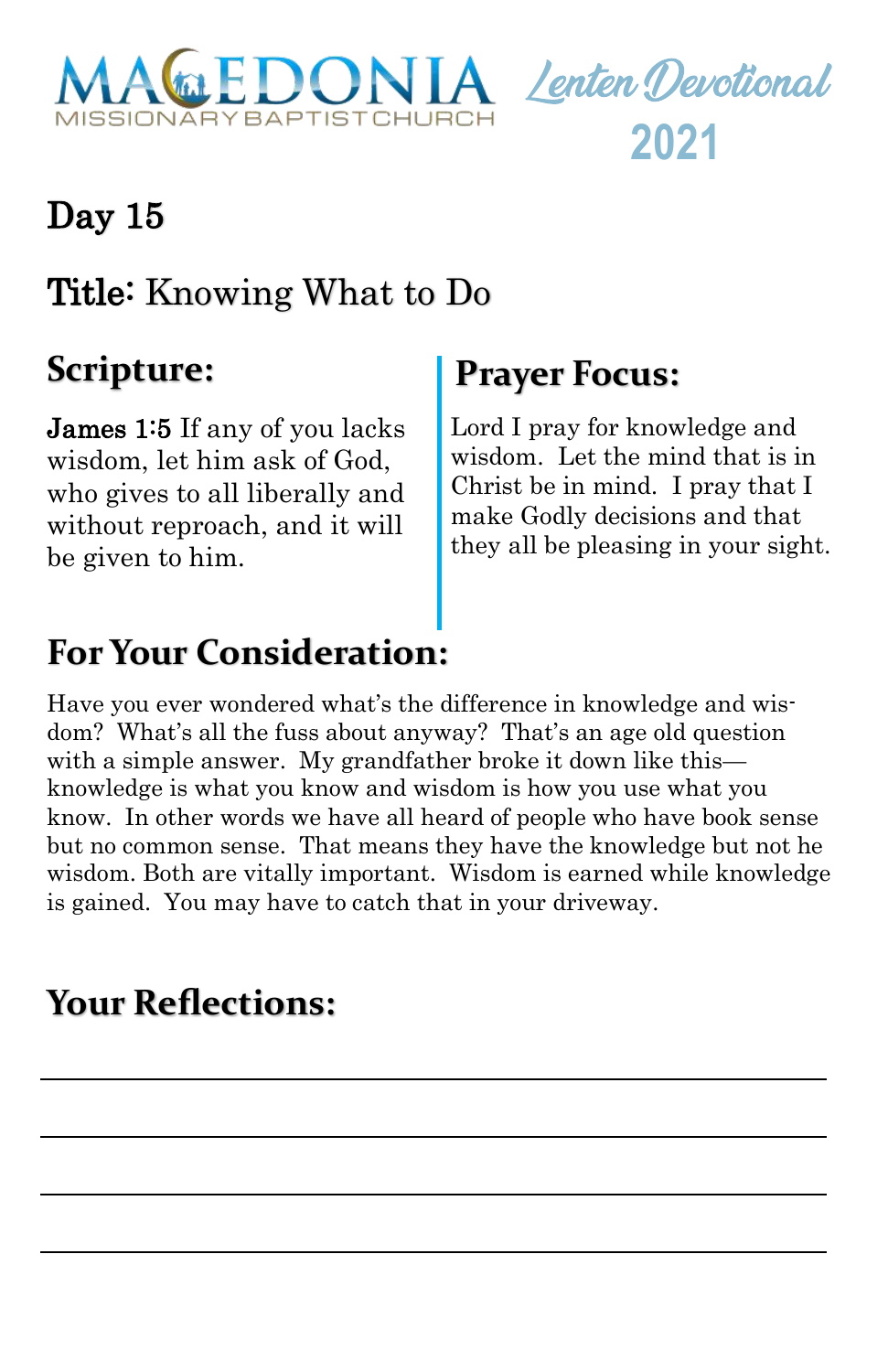

## Day 16

### Title: A Wonderful God

### **Scripture:**

Romans 12:12 rejoicing in hope, persevering in tribulation, devoted to prayer,

#### **Prayer Focus:**

Lord, I take pleasure in the joy and hope of my salvation. I rejoice knowing that my trials are temporary and your joy is eternal.

### **For Your Consideration:**

The above text mentions three things hope, tribulations and prayer. It lists them in a specific order as well. Therefore beloved, we should always rejoice in the hope of the Lord, we must endue tribulations and above all be committed and devoted to prayer.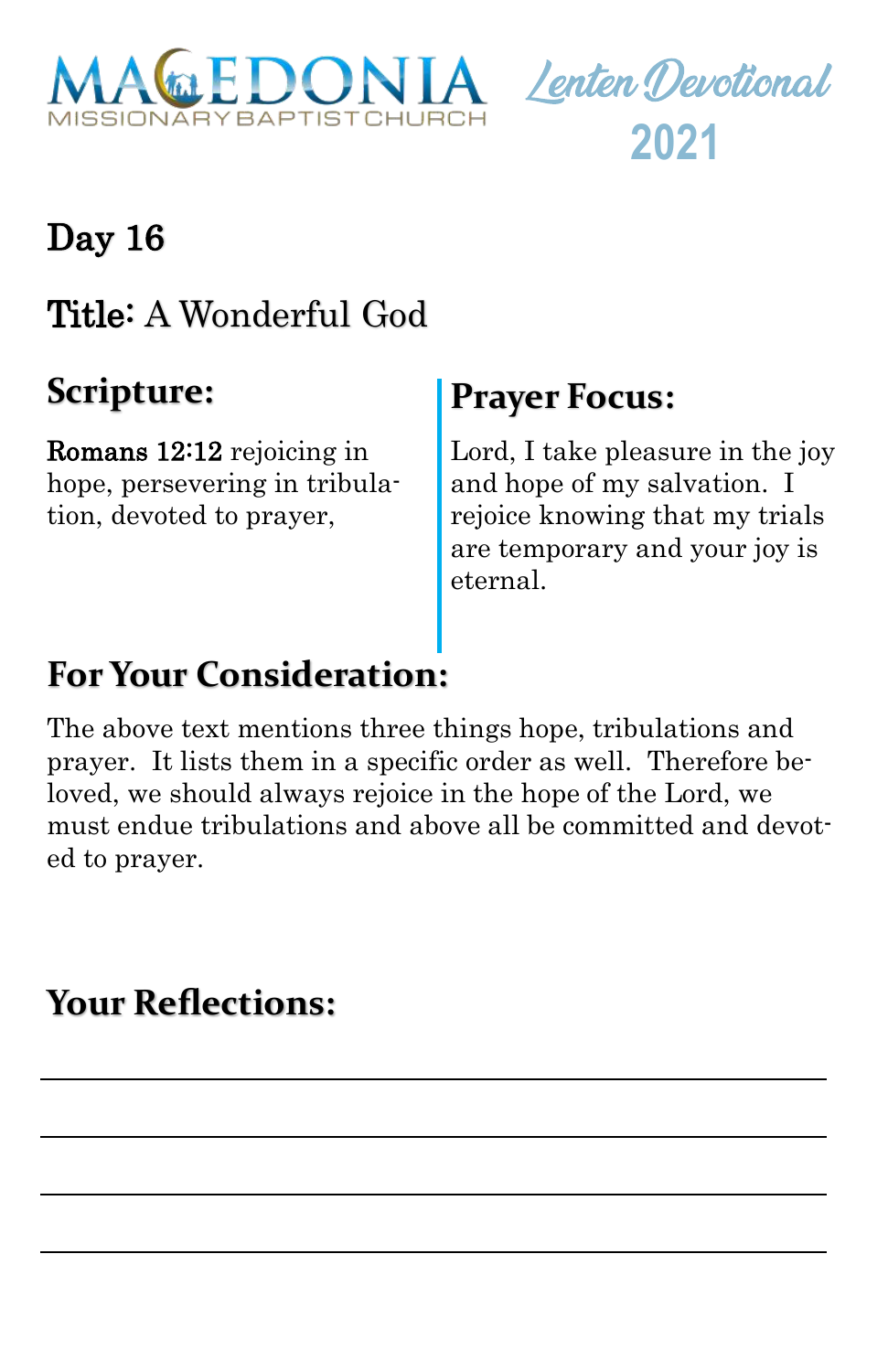

### Day 17

### Title: Peace Makers

#### **Scripture:**

Matthew 5:9, Blessed are the peacemakers, for they will be called children of God.

#### **Prayer Focus:**

Lord let me a peace maker as you were a peacemaker. That does not mean I am a push over or weak but it means that I seek peace with all people and in all things at all times.

### **For Your Consideration:**

Everyone knows the hellraisers wherever you are. Whether you are on your job, family or in the neighborhood everyone knows those who will get things started for no apparent reason. They also know who will not tolerate foolishness and who will fight if needed to have peace. I pray you are the latter as the World and our communities need more peace makers. We need people who will stand in the face of trails and frustration and speak peace to every situation.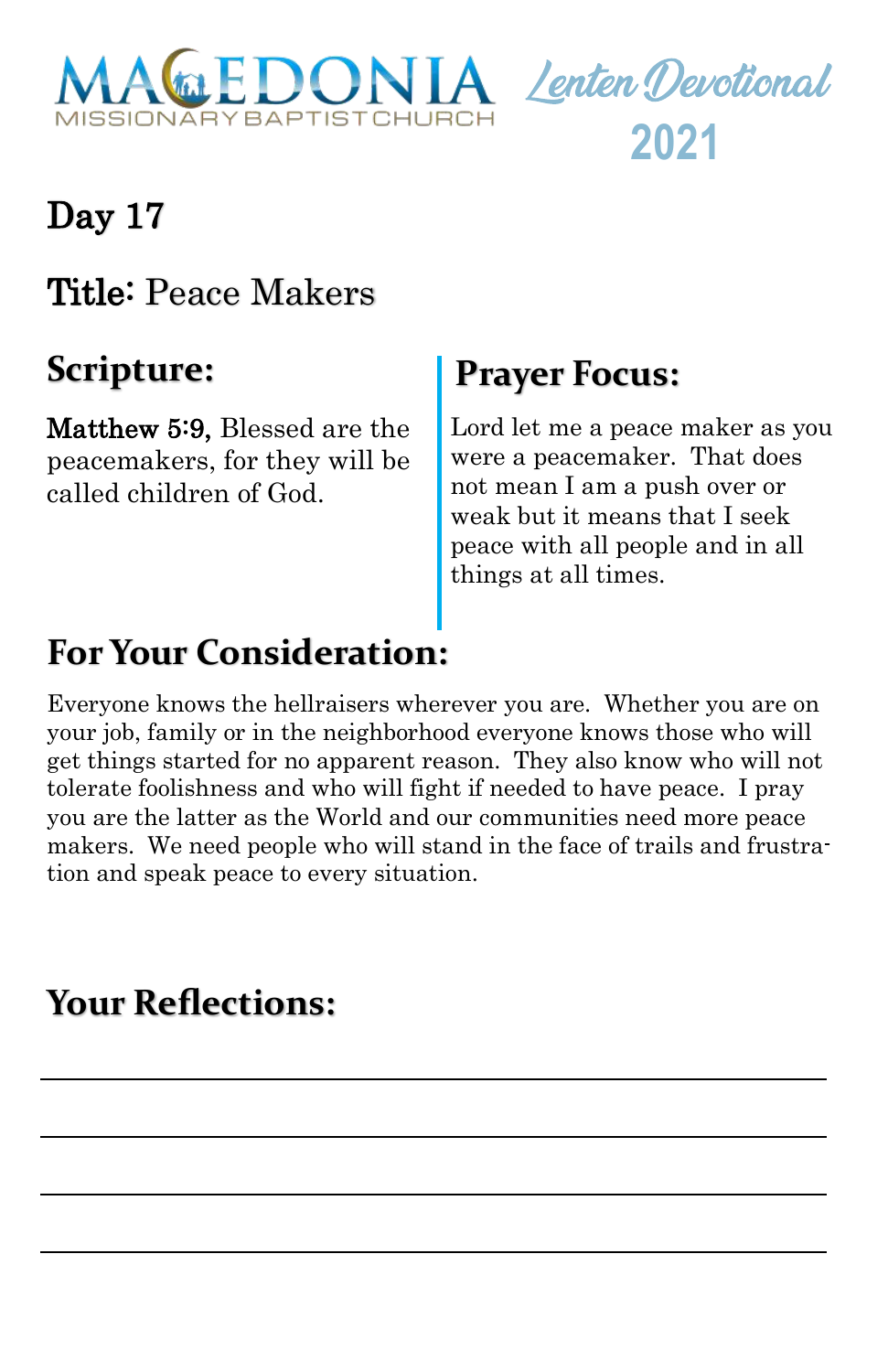



### Day 18

### Title: Purposeful Prayers

### **Scripture:**

I John 5:14 This is the confidence we have in approaching God: that if we ask anything according to his will, he hears us.

### **Prayer Focus:**

Father God I come to you in faith knowing that whatever I ask in your name and in accordance with your will shall be done. It is so!

### **For Your Consideration:**

There are those who say they can name it and claim it. Well we've seen how that has worked out. What we can do is seek God, study and know His word and pray in confidence that God will hear and answer our prayer. God is an awesome God. All you have to do is know the Word, pray the Word and believe the Word and you can name it and claim it as the Word will not return to him void.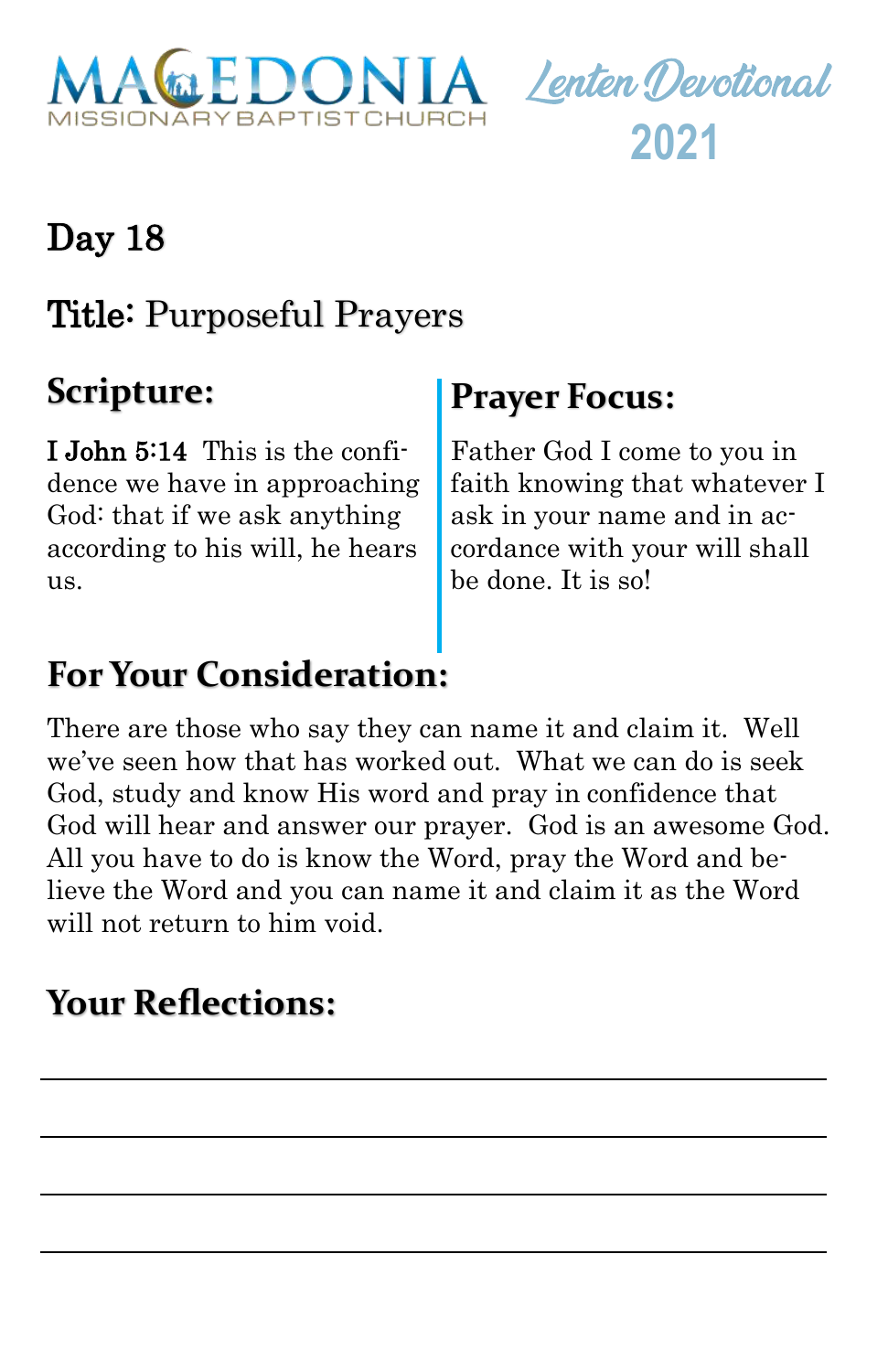

### Day 19

### Title: Be Strong and Courageous

#### **Scripture:**

Joshua 1:9 Have I not commanded you? Be strong and courageous. Do not be terrified; do not be discouraged, for the LORD your God will be with you wherever you go.

### **Prayer Focus:**

Lord give me Holy boldness to walk into everything you have destined for me. I am not afraid of the tricks of the enemy for they shall not prosper!

### **For Your Consideration:**

We have many examples of courageous individuals in scripture and in our lives. God didn't stop at telling Moses, Joshua, David, Ezekiel., Matthew, Peter, Harriet Tubman, Sojourner Truth, Fredrick Douglas, W. E. B. Dubois, Claudette Colvin, Medgar Evers and others to be courageous he commanded you to be strong and courageous as well. Be strong in the power of His might and do all you can to pursue His purpose for your life. It will not be easy but you can do it through Him.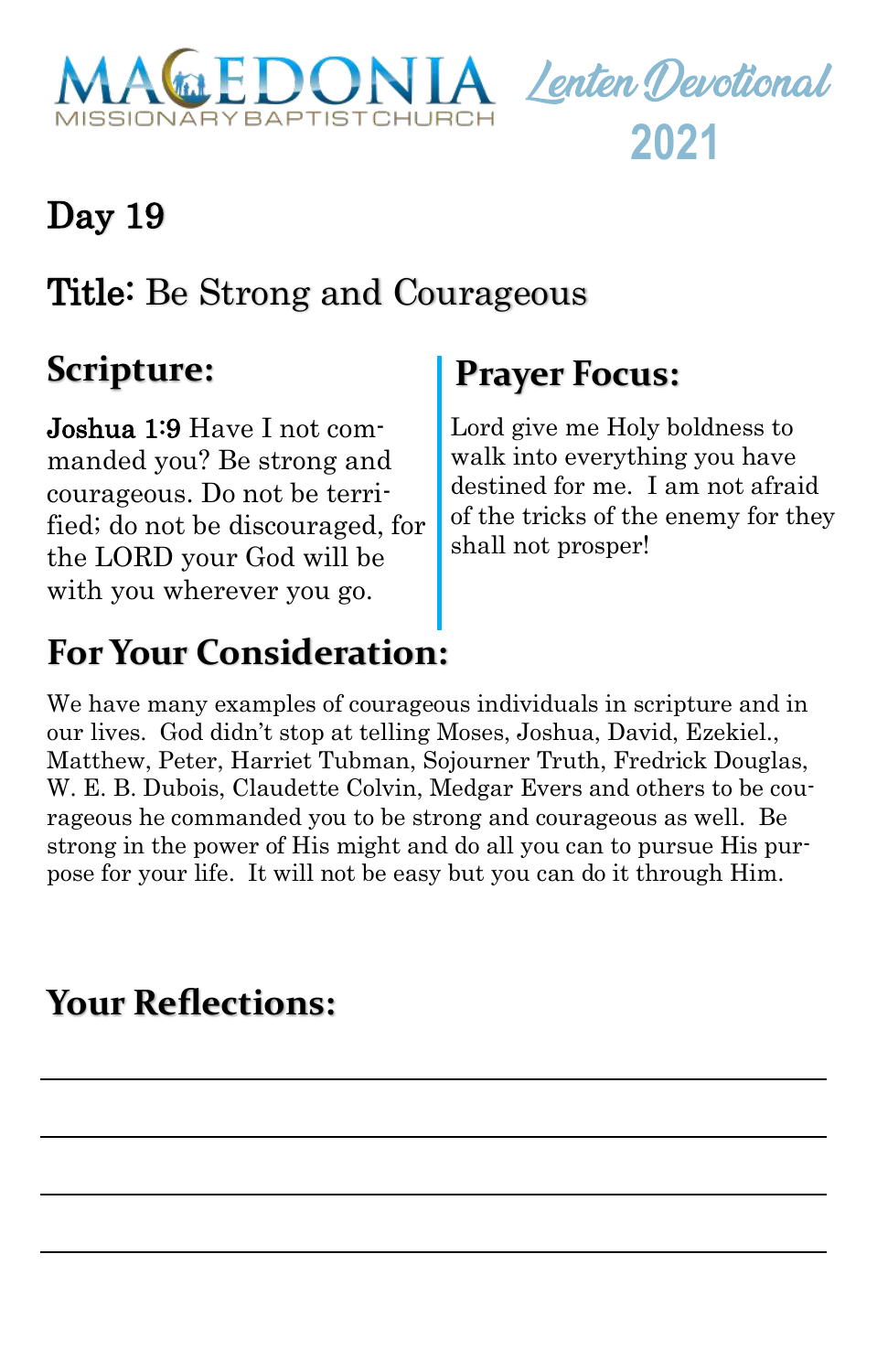

## Day 20

### Title: A Listening God

### **Scripture:**

Jeremiah 29:12 Then you will call on me and come and pray to me, and I will listen to you.

#### **Prayer Focus:**

Jehovah Shammah! I thank you for being ever present and for always hearing me when I call you!

### **For Your Consideration:**

Have you ever considered how close God is to the believer? He is so close that He hears and answers our prayers even if we don't believe He can or He will. How glorious it is to consider that God is ever present with us. There is nothing we go through that God is not with us. Even still He not only goes through with us He knows where he plans to take us!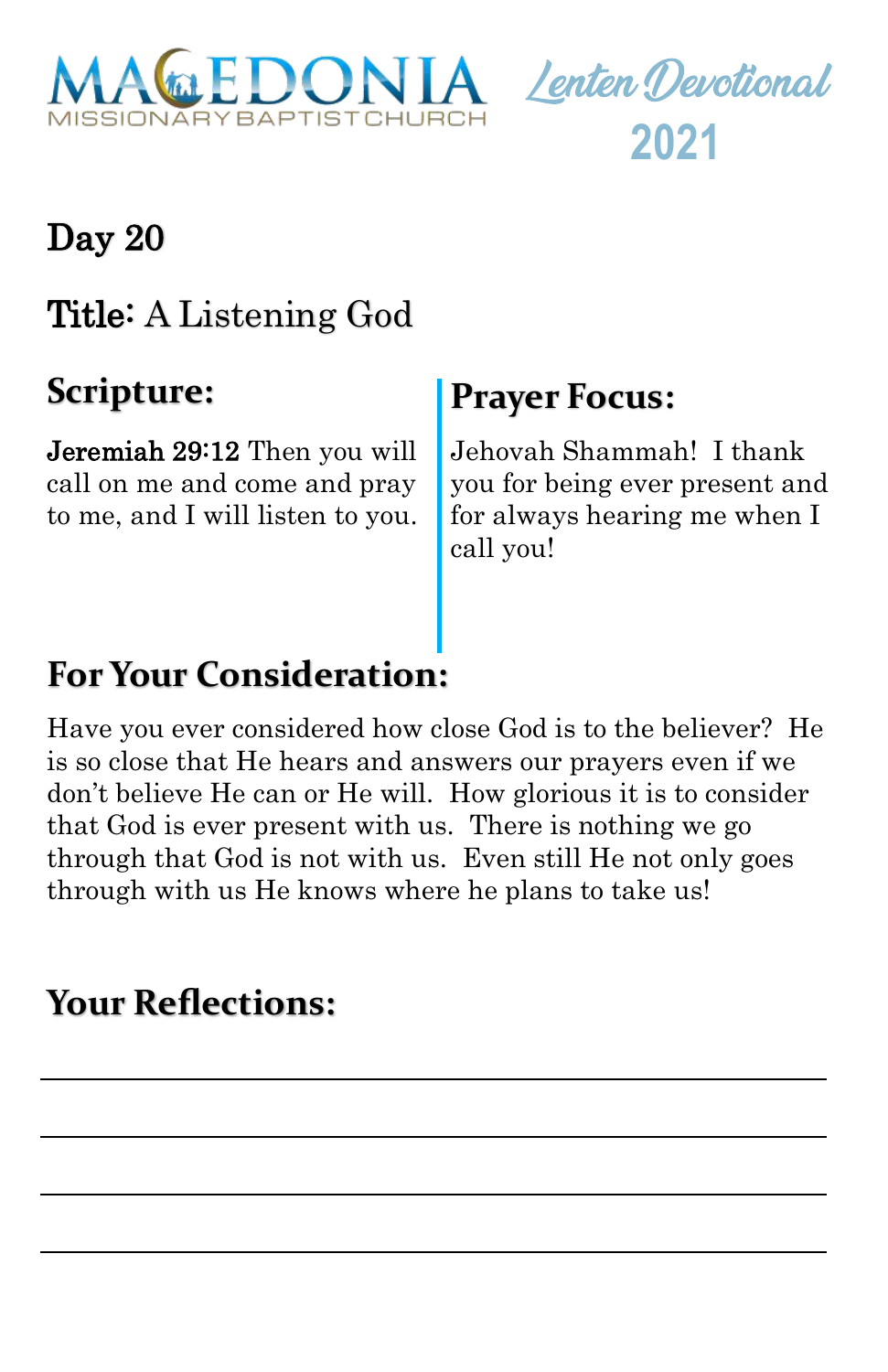

### Day 21

### Title: You Are My Strength

#### **Scripture:**

Ephesians 6:10, Finally, be strong in the Lord and in His mighty power.

### **Prayer Focus:**

Lord, there is no searching of your promise of strength all I have to do is ask of you and you will grant it to me. Lord I ask that you grant me strength today and always.

### **For Your Consideration:**

Paul wrote to the church at Ephesus about a variety of things. After telling them to put on the whole armor of God he ends it by saying finally be strong on the Lord. What an awesome command to the believer and to all of us. Be strong! He didn't say try to be strong or I hope you are strong he said BE STRONG! If you lack strength ask for it and God will freely give it to you!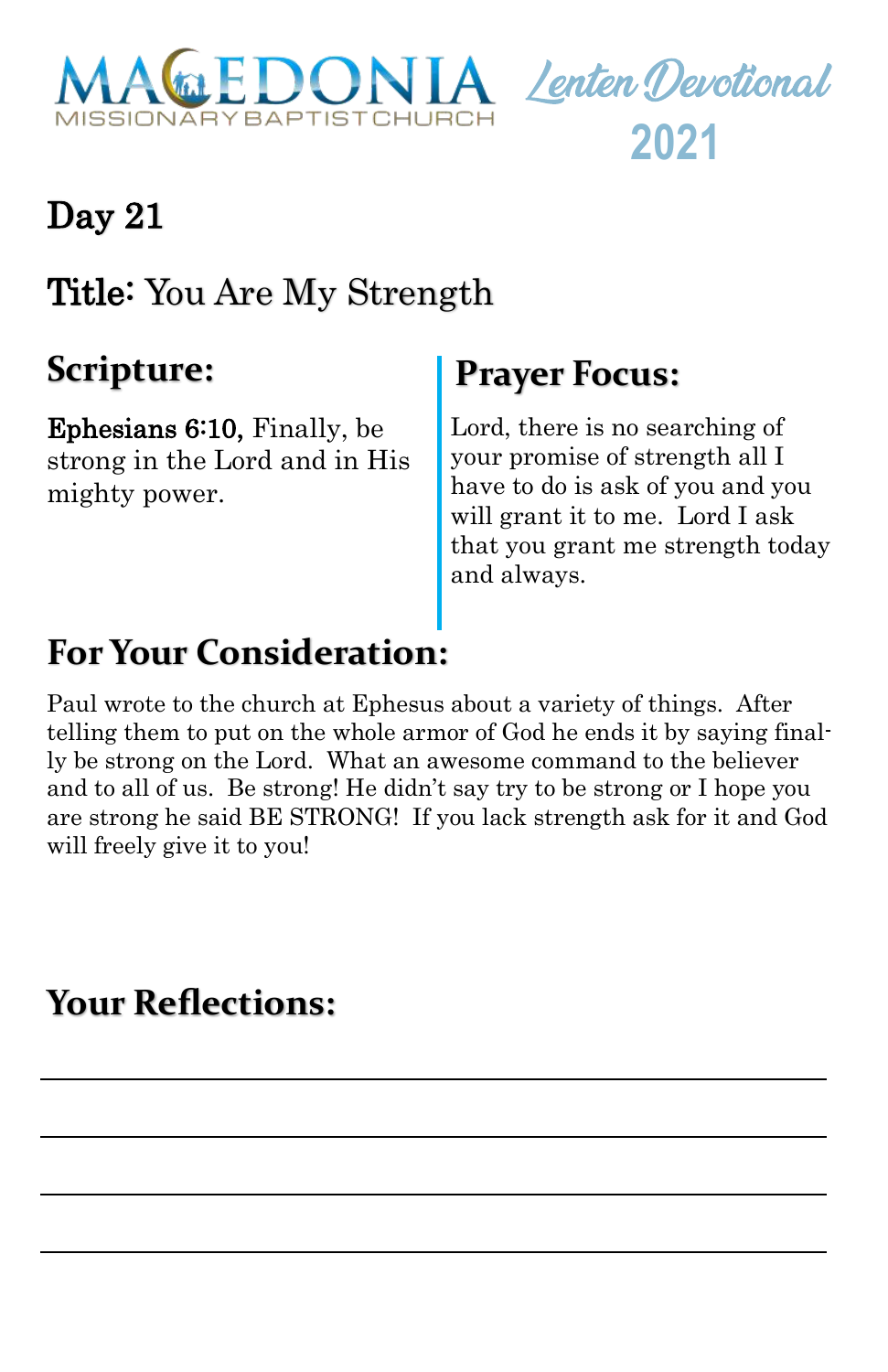

## Day 22

### Title: We're In This Thing Together

### **Scripture:**

Colossians 3:13 Bear with

each other and forgive one another if any of you has a grievance against someone. Forgive as the Lord forgave you.

### **Prayer Focus:**

Oh Lord I pray that you give me the strength and wisdom to forgive my neighbors as you have so freely forgiven me.

### **For Your Consideration:**

Life is hard! Let me say that again—LIFE IS HARD. It doesn't come with a instruction book or a user guide it is OJT (on the job training). People will make mistakes and sometimes those mistakes can hurt us. We cannot allow the shortcomings of others to stop us from receiving the blessings of God. Forgive them as Christ has forgiven you.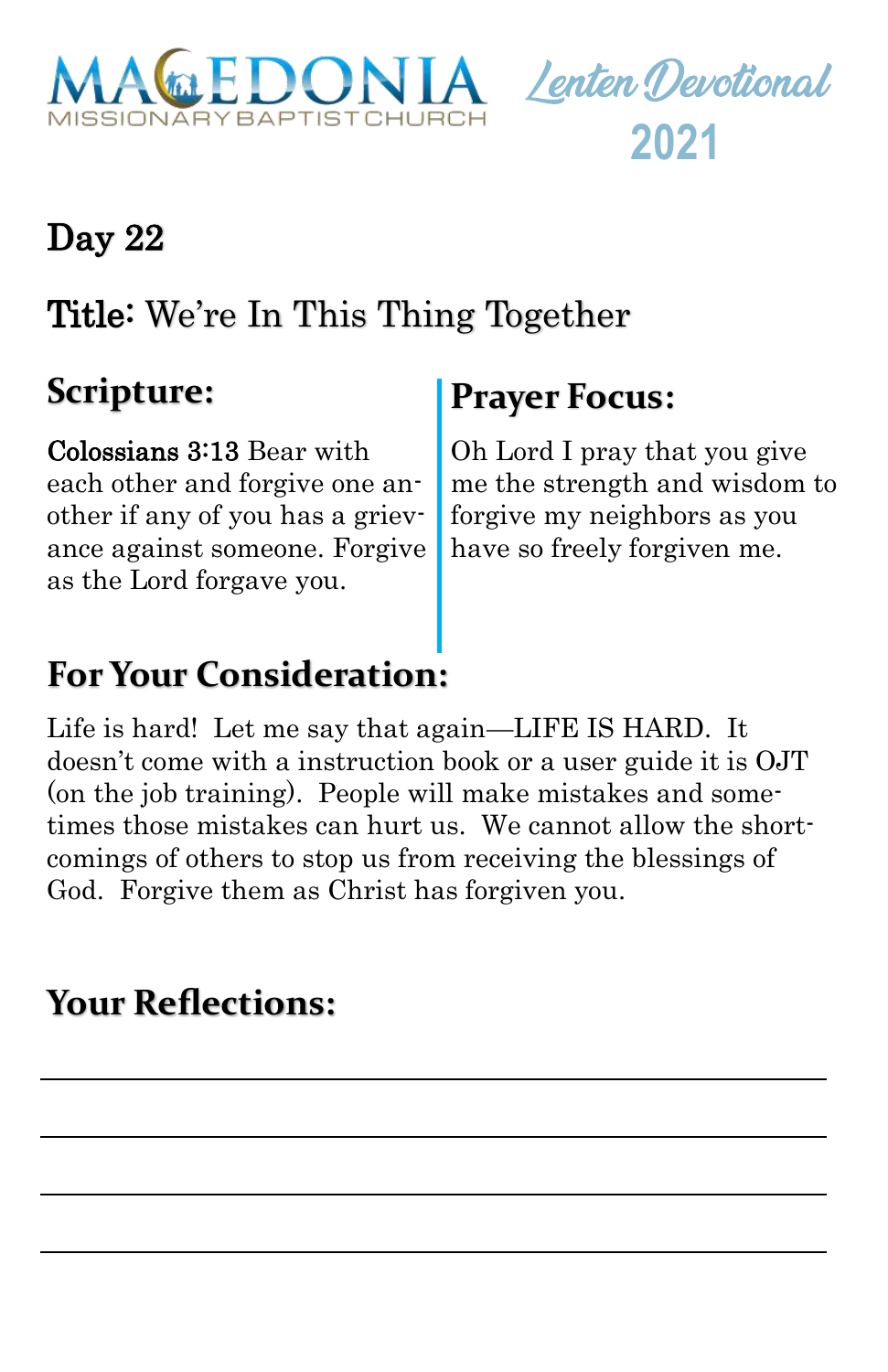

### Day 23

### Title: Peace Perfected

#### **Scripture:**

#### Isaiah 26:3,

You will keep in perfect peace those whose minds are steadfast, because they trust in you

### **Prayer Focus:**

Jehovah Shalom, you are my peace. You have always been my peace and I pray you continue to be my peace as I put all my faith and trust in you!

### **For Your Consideration:**

One of the names of God is Jehovah Shalom meaning the God of peace. He has promised us that even in World of turmoil, pain and suffering that He will indeed grant us peace. How do we get this peace you might ask—we obtain it by guarding our minds and our thoughts. Keep your hearts and minds on Christ as He has promised that we do that He will give us supernatural peace.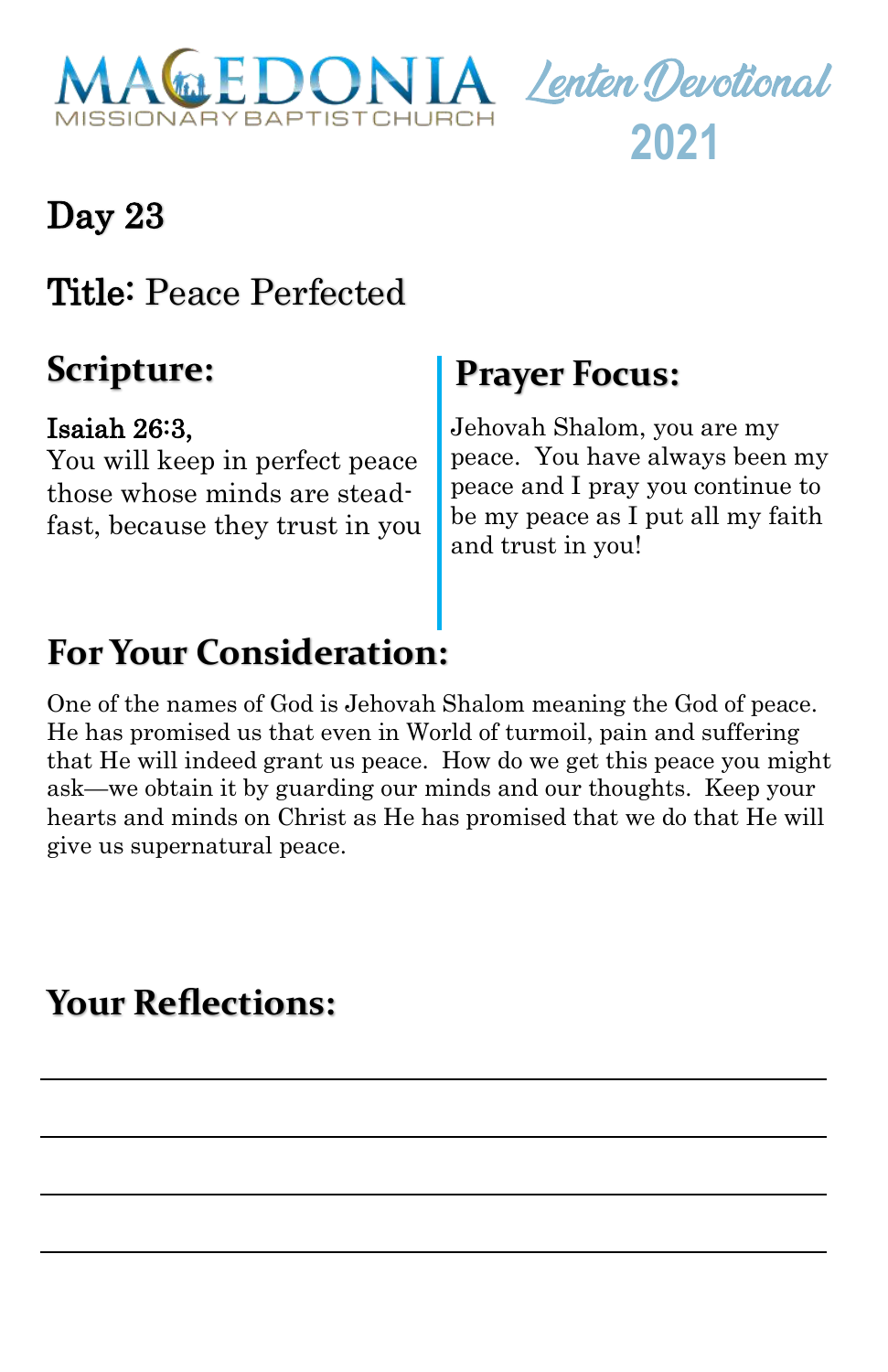

## Day 24

### Title: Love and Harmony

### **Scripture:**

Colossians 3:43 And above all these put on love, which binds everything together in perfect harmony.

### **Prayer Focus:**

Lord, may your love, peace and harmony rest, rule and abide with me all the days of my life. Let your love rest on everyone I know so that we all live in harmony.

### **For Your Consideration:**

People have often asked what would stop all the violence in the World. Have you ever considered a World without wars, conflict and strife? I have and I know it is obtainable if we seek God and Him alone. Through God we can have peace within ourselves and peace with others. How do we get this peace love! Love God and love ourselves then we will be able to love others and peace will reign.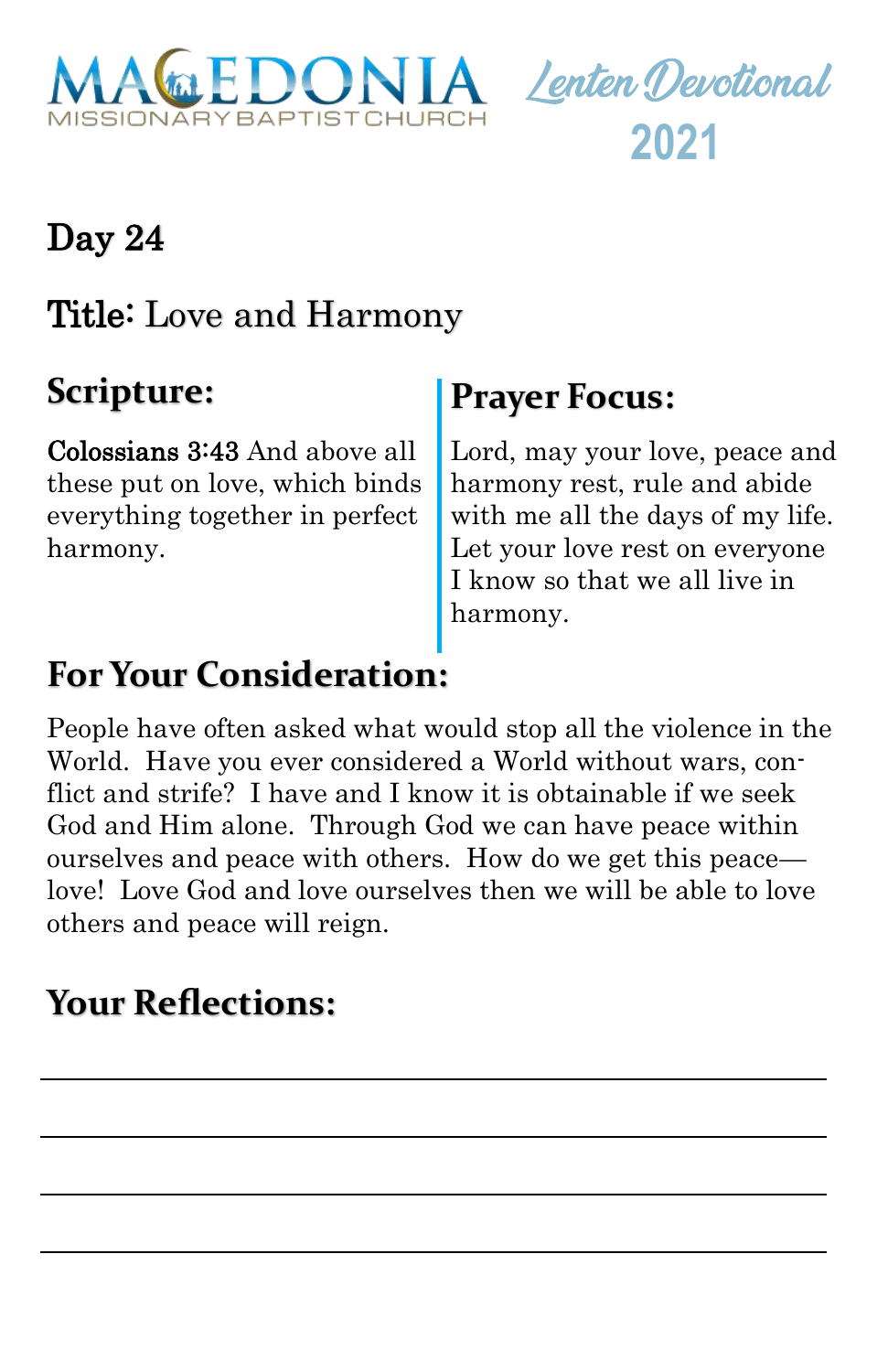

### Day 25

### Title: Run Christian Run

#### **Scripture:**

I Corinthians 9:24, Do you not know that those who run in a race all run, but only one receives the prize? Run in such a way that you may win.

### **Prayer Focus:**

Lord let me run the race that you have given to me. I compete against no one except myself and I plan to run faster and with greater assurance each day.

### **For Your Consideration:**

When running long distances runners are taught to pace themselves to conserve their strength for the entire race. One of the worst things an individual can do is pace themselves too fast or against a runner who is faster than them and they end up not being able to finish the race. Many believers do this by measuring their growth or lack thereof against other people. If you are going to pace or measure yourself against anyone it should be God. He is the author and finisher of our faith. The only person we should be better than is the person we were yesterday.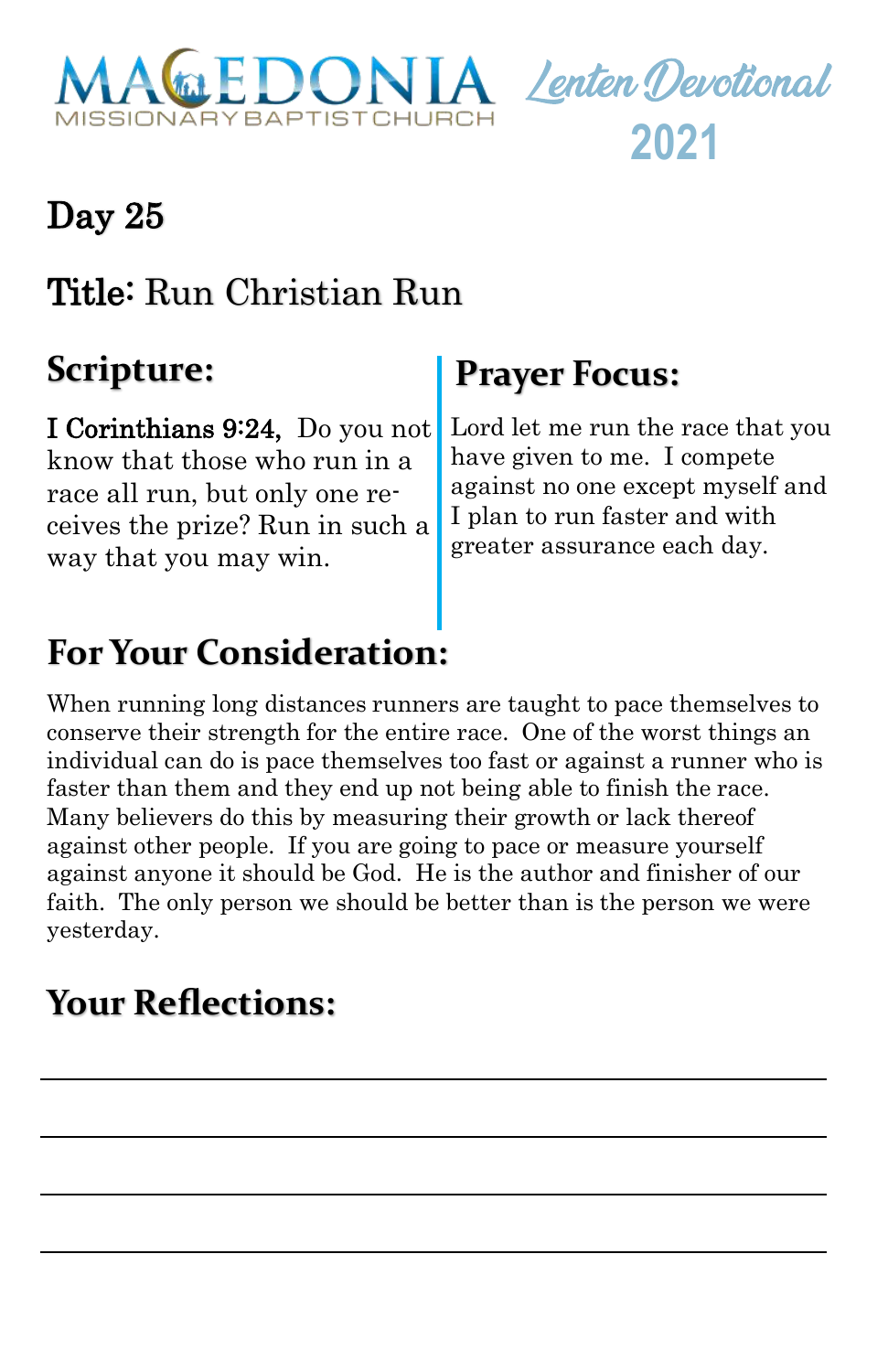

## Day 26

### Title: Our Posture In Prayer

### **Scripture:**

Hebrews 4:16, Let us then approach God's throne of grace with confidence, so that we may receive mercy and find grace to help us in our time of need.

### **Prayer Focus:**

Lord, I come boldly before your throne to obtain mercy and to find grace to help in my time of need.

### **For Your Consideration:**

Lord, I come boldly before your throne to obtain mercy and to find grace to help in my time of need.

What more needs to be said. Go in peace!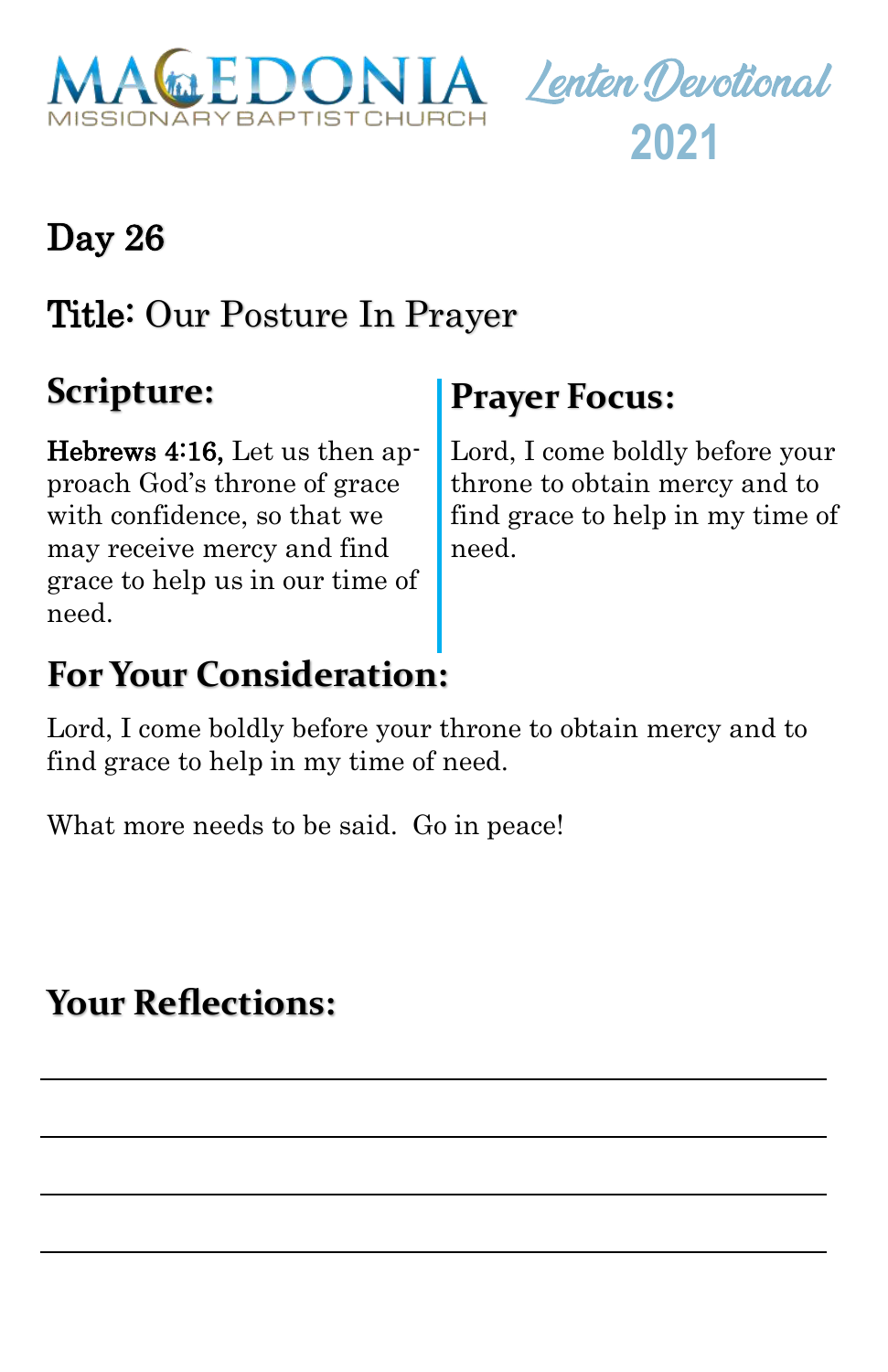

## Day 27

### Title: Walk The Walk

#### **Scripture:**

Philippians 4:9, Whatever you have learned or received or heard from me, or seen in me—put it into practice. And the God of peace will be with you.

### **Prayer Focus:**

My Father and My God let me practice what I preach, sing and pray. Please Lord allow me to be a living Epistle so that men may come into the saving knowledge of Christ through my witness.

### **For Your Consideration:**

Consider your ways and what impact they might have on others. The Apostle Paul admonishes us to follow his lead. People cannot follow you if you are not actually leading. As believers we are suppose to ensure our lives in such a way that people will see God in us. What would Christ say if he examined our lives? Would He see us as an example of Him or would we look like the world?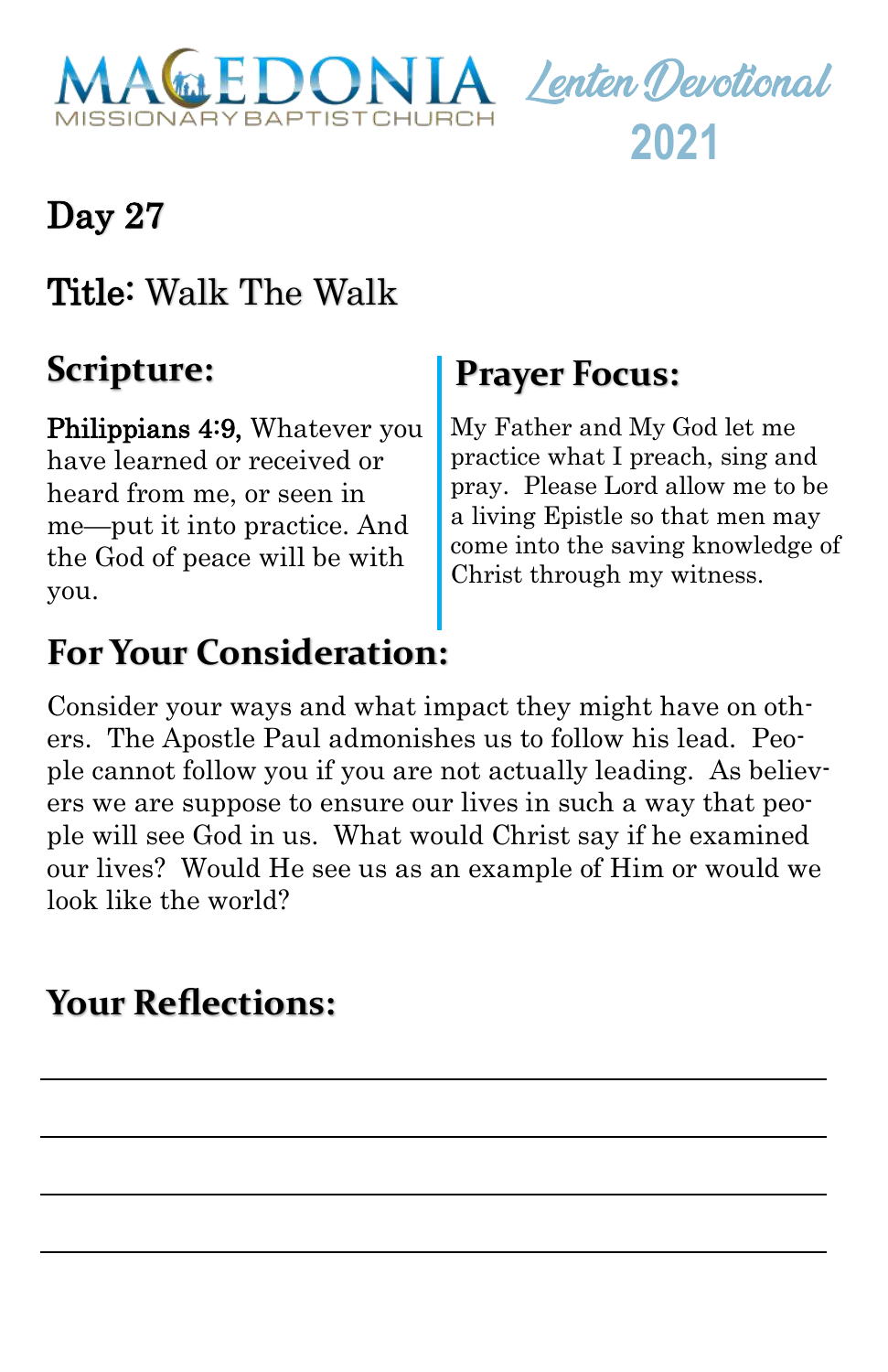

### Day 28

### Title: Pray in Faith

### **Scripture:**

I John 5:15, And if we know that he hears us—whatever we ask—we know that we have what we asked of him.

### **Prayer Focus:**

Lord, thank you for hearing and answering our prayers. You have always listened attentively to my prayers and answered them according to your will.

### **For Your Consideration:**

Have you ever considered how great it is to have a God who hears and answers prayers? What a mighty God we serve! I know for years we thought that prayer had to be dramatic and thematic but it is not. Your prayers are based on your faith and trust in Him not how well you speak or the words you use. If you expect your prayers to mean anything to God they must mean everything to you!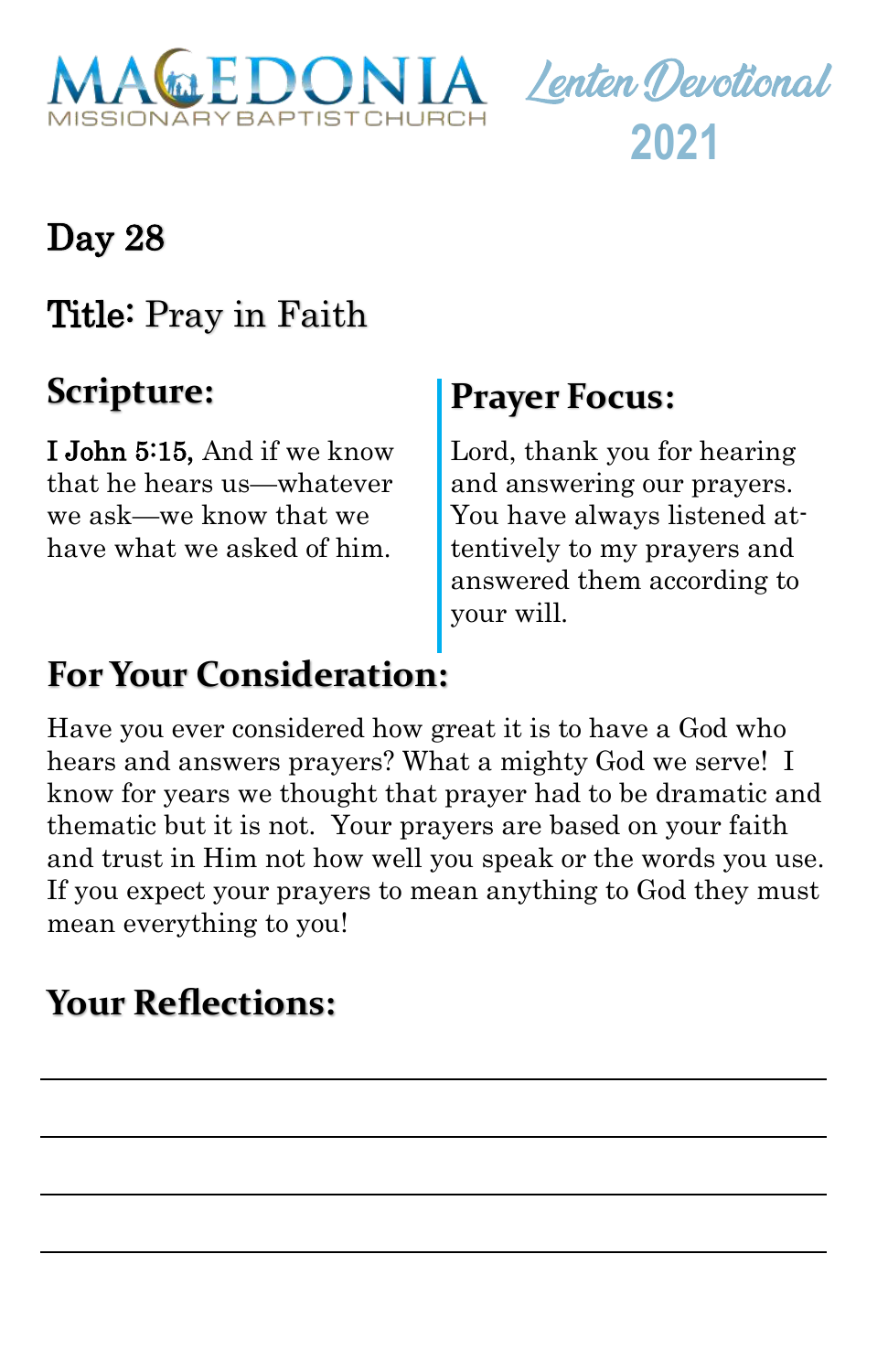

### Day 29

### Title: Strength for the Journey

#### **Scripture:**

Psalm 18:32, It is God who arms me with strength and makes my way perfect.

### **Prayer Focus:**

Father God thank you for knowing my faults, failure and shortcoming and giving me strength to endure. I also thank you that my way is known to you.

### **For Your Consideration:**

Have you ever felt weak? You are not alone. In fact Christ Himself felt weak in the garden when He felt disconnect from His Father for the first time. He did just what we must do at those time—PRAY. When you are weak is the perfect time to pray. Tell God how you feel and that you need more strength and help to make it through. He will do for you what He did for Jesus and give you what you need for the journey. Afterall as the scripture says He knows the path you are on and has given you everything you need to be successful.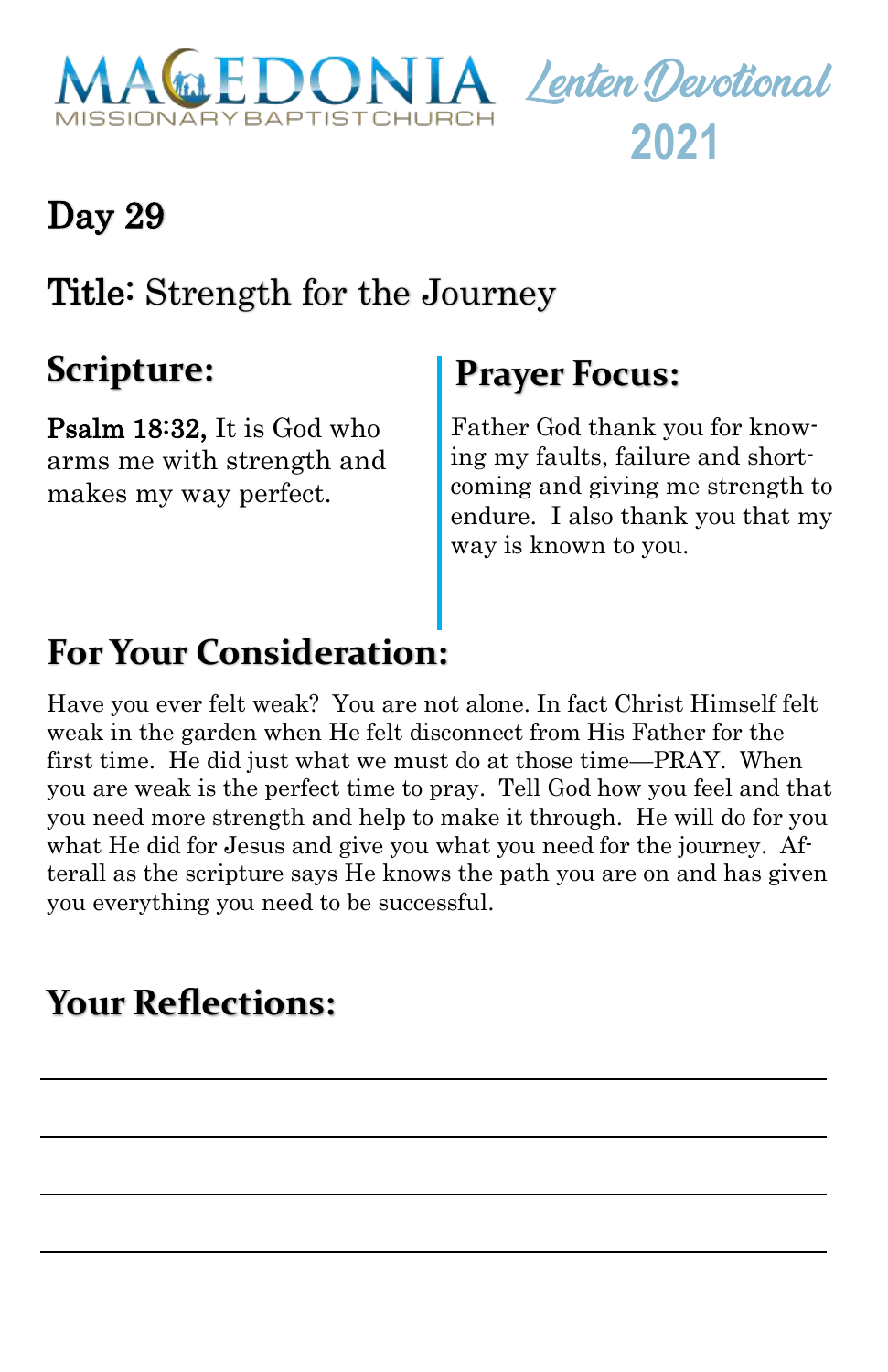

## Day 30

### Title: My Brother/Sister Keeper

### **Scripture:**

James 5:16, Therefore confess your sins to each other and pray for each other so that you may be healed. The prayer of a righteous person is powerful and effective.

### **Prayer Focus:**

Lord, help me to be a true believer and be there to help my brother and sister in their time of need. Give me wisdom to help them be restored to the place you intend for them to

### **For Your Consideration:**

There is something powerful about connection. God created the family unit before he ever established corporate worship, the temple or the church. He did so because the family and connections are the foundation of our community. As such we are to be there for one another. No person should feel that they are alone in this world. We must be ready and willing to forgive and restore as God has done for each of us.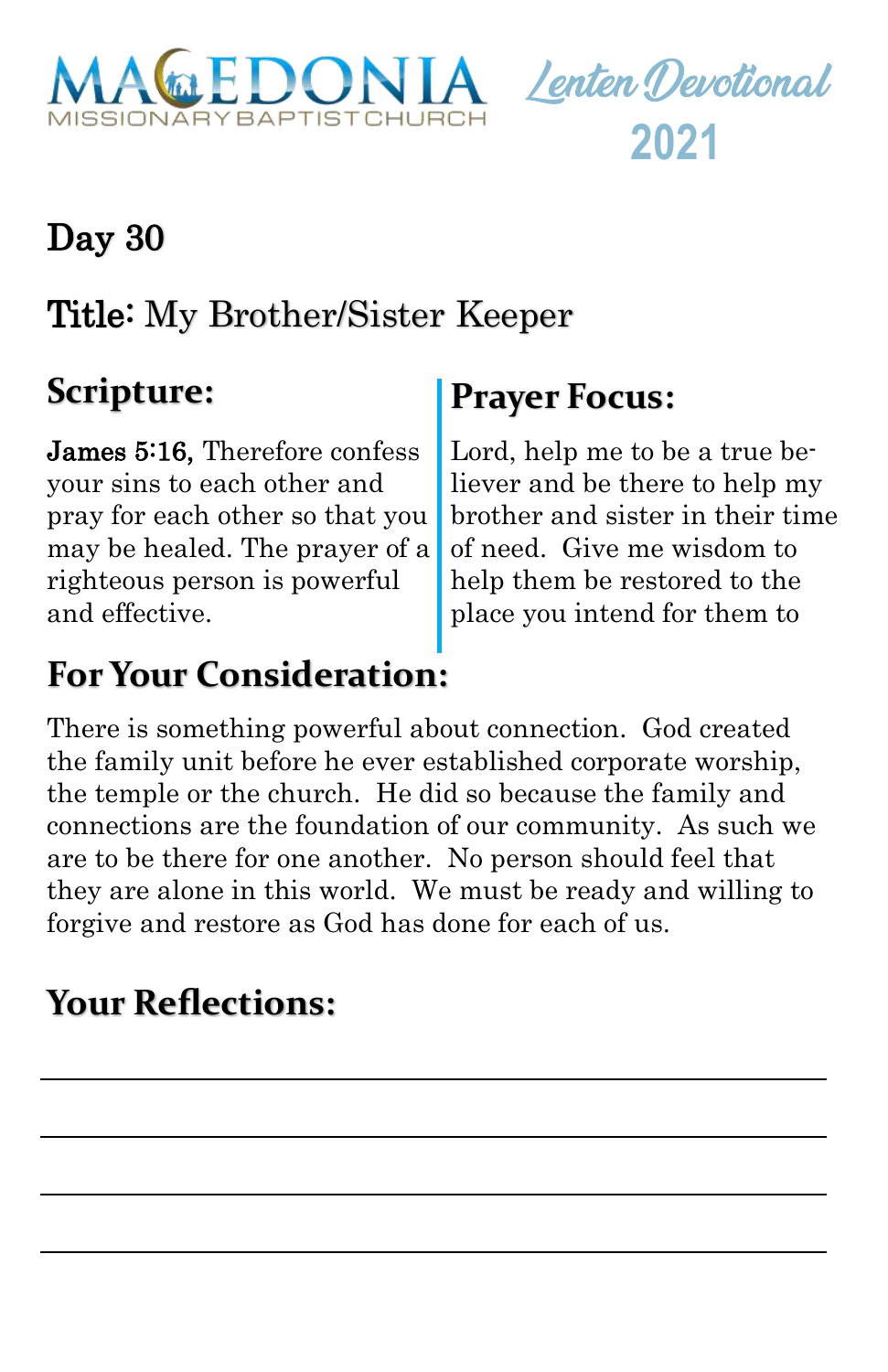

## Day 31

### Title: The Heart of God!

#### **Scripture:**

Colossians 3:12, So, as those who have been chosen of God, holy and beloved, put on a heart of compassion, kindness, humility, gentleness and patience;

### **Prayer Focus:**

Lord give us your heart!

### **For Your Consideration:**

How awesome would it be if all people walked in the holiness and humbleness of God? What an awesome world we would live in if people would love like Christ? Not this circumstantial and controversial love we have for people based on what we think about them but that we would love like genuinely and fully. What kind of church would we have if people loved like Christ? We could end wars, famine, healthcare debates and conflict if we learned to love and agreed that we can disagree without being disagreeable.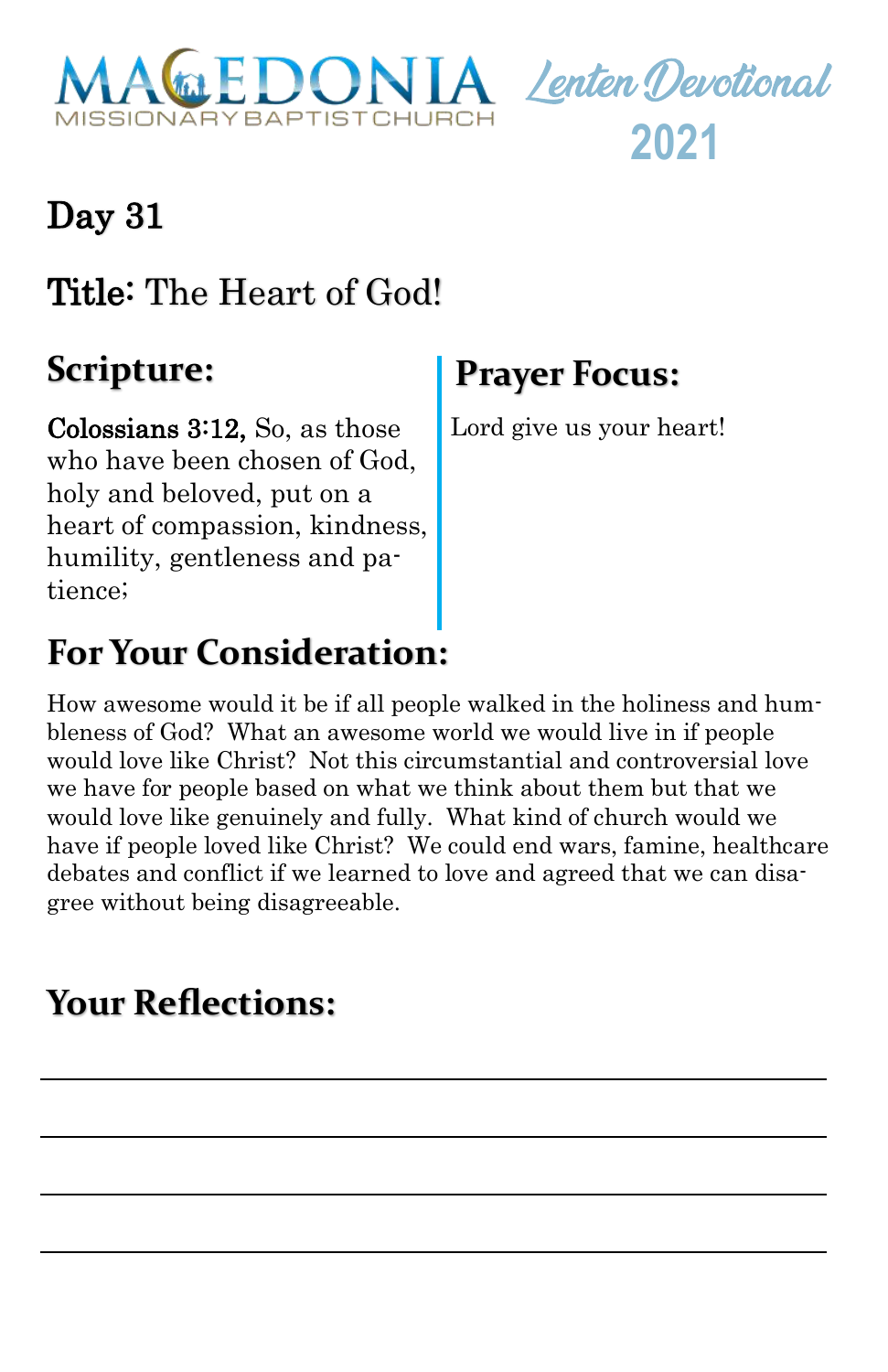

## Day 32

### Title: A Love Worth Sharing

### **Scripture:**

Luke 6:27-28, But to you who are listening I say: Love your enemies, do good to those who hate you, bless those who curse you, pray for those who mistreat you

#### **Prayer Focus:**

Lord, I confess it I am not perfect but I want to love like you. Work on me until I can love everyone including my enemies as you have commanded.

### **For Your Consideration:**

There are some people who don't like you just for being you. There are people who hate you for no apparent reason. They talk about you, lie on you and make your life difficult. It is cleansing to acknowledge it and then lay them at the altar. It is even more difficult then to do as Christ has commanded and that is to love them. Not just in lip service but truly love them as Christ has loved you.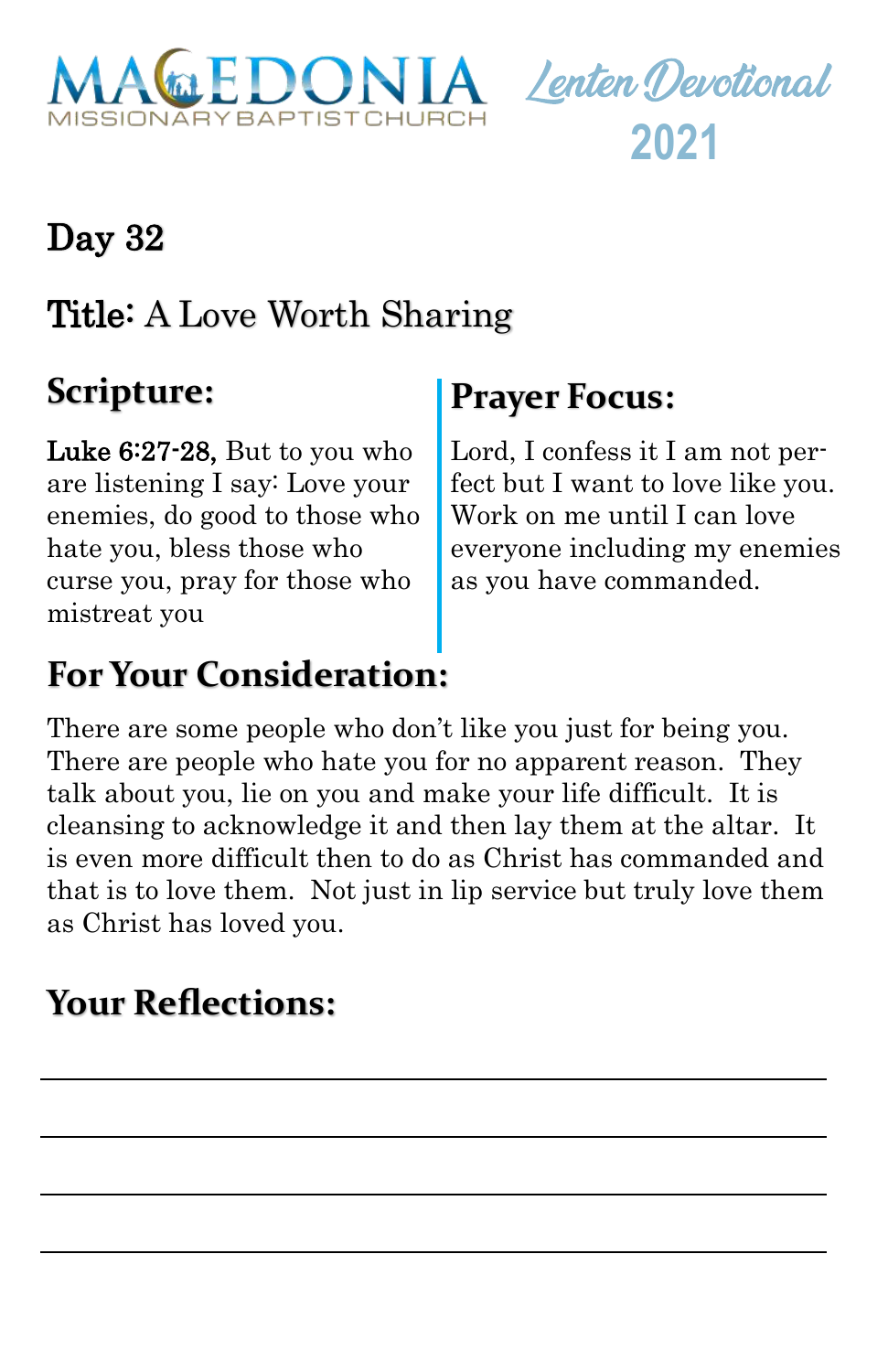

### Day 33

### Title: Holy Boldness

#### **Scripture:**

2 Timothy 1:7, For God has not given us a spirit of timidity, but of power and love and discipline.

#### **Prayer Focus:**

Lord let me stand in your presence as a proud child and not a meek slave. You have given me boldness to pray and operate in the gift you have given me. Lord, please never allow me to forget!

### **For Your Consideration:**

You have the given authority by God to pray in boldness for the things He has said are yours. You don't have to ask with uncertainty or curiosity but you can ask in confidence knowing God will answer prayer. A young man went to purchase a vehicle. As is the custom the sales person approached him and asked what he was looking for. The young man said he wanted a certain make and model of a car. The salesman asked if he was sure. He said yes and then was showed the car. The salesman in his tradition let him know about other less expensive cars the young man said I know what I came to get and I have a check to pay for it. Don't let life, people or circumstances talk you out of what has promised you.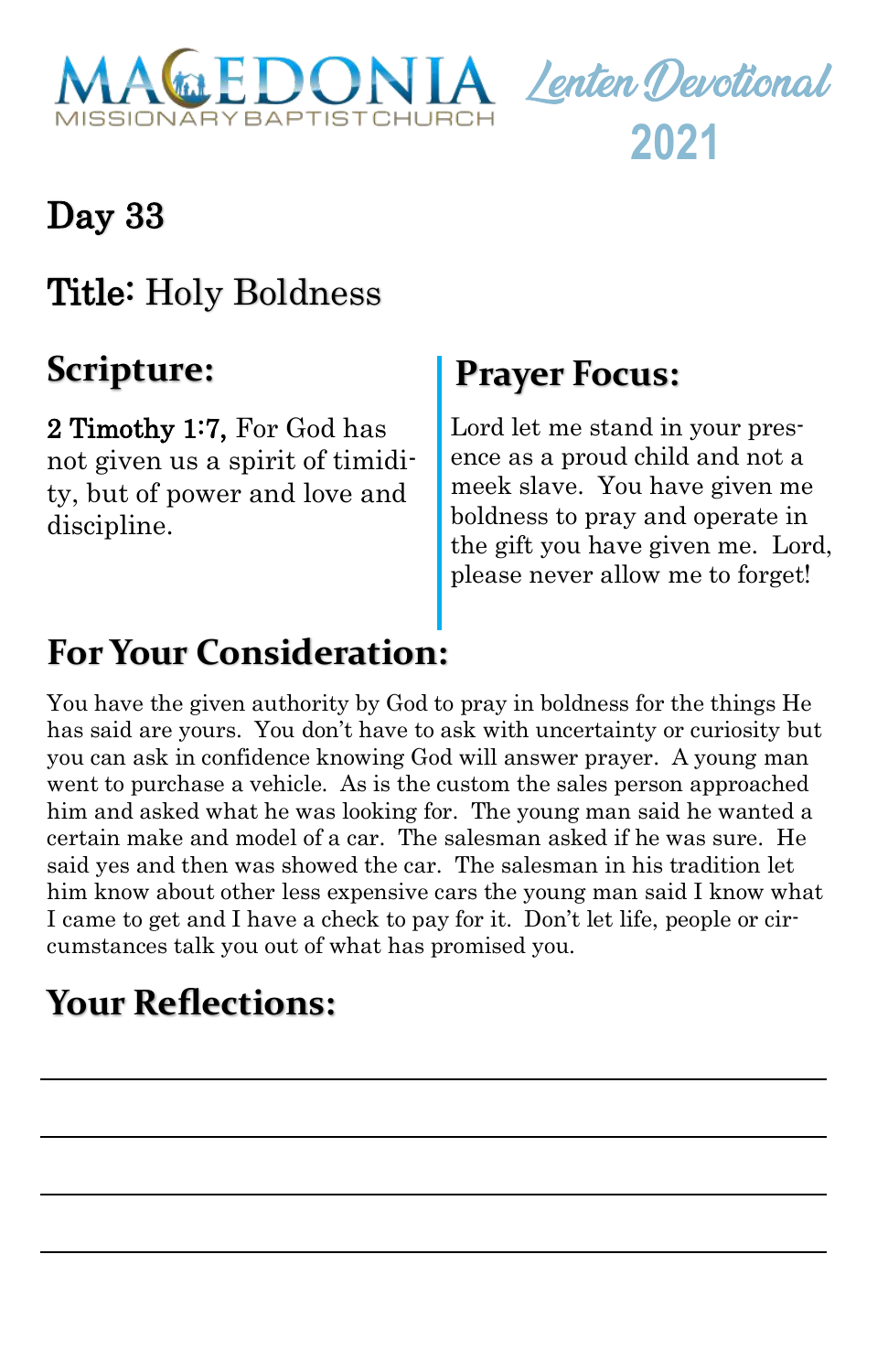

### Day 34

### Title: Get Ready, Get Ready, Get Ready

### **Scripture:**

I Peter 4:7, The end of all things is near. Therefore be alert and of sober mind so that you may pray.

### **Prayer Focus:**

Lord, let me prepare myself and others for your imminent return. Let us be serious about your business knowing that time is short for us to prepare the hearts of man to receive you.

### **For Your Consideration:**

Sometimes we can get so content with life and the way things are going that we forget Jesus is soon to come. You heard that correctly Christ is coming again and very soon. Don't let Him catch you with your works undone. As a child my father worked the night shift and didn't ask for much except a clean house when he came home. We knew to clean it up before midnight as he would be home from work around 12:30. One night the house was in a mess and around 11 the door opened. He walked in from work and was very disappointed in the house. We said we would get it together in a few minutes. He reminded us if we kept it clean we wouldn't be caught with a dirty house. What a profound statement!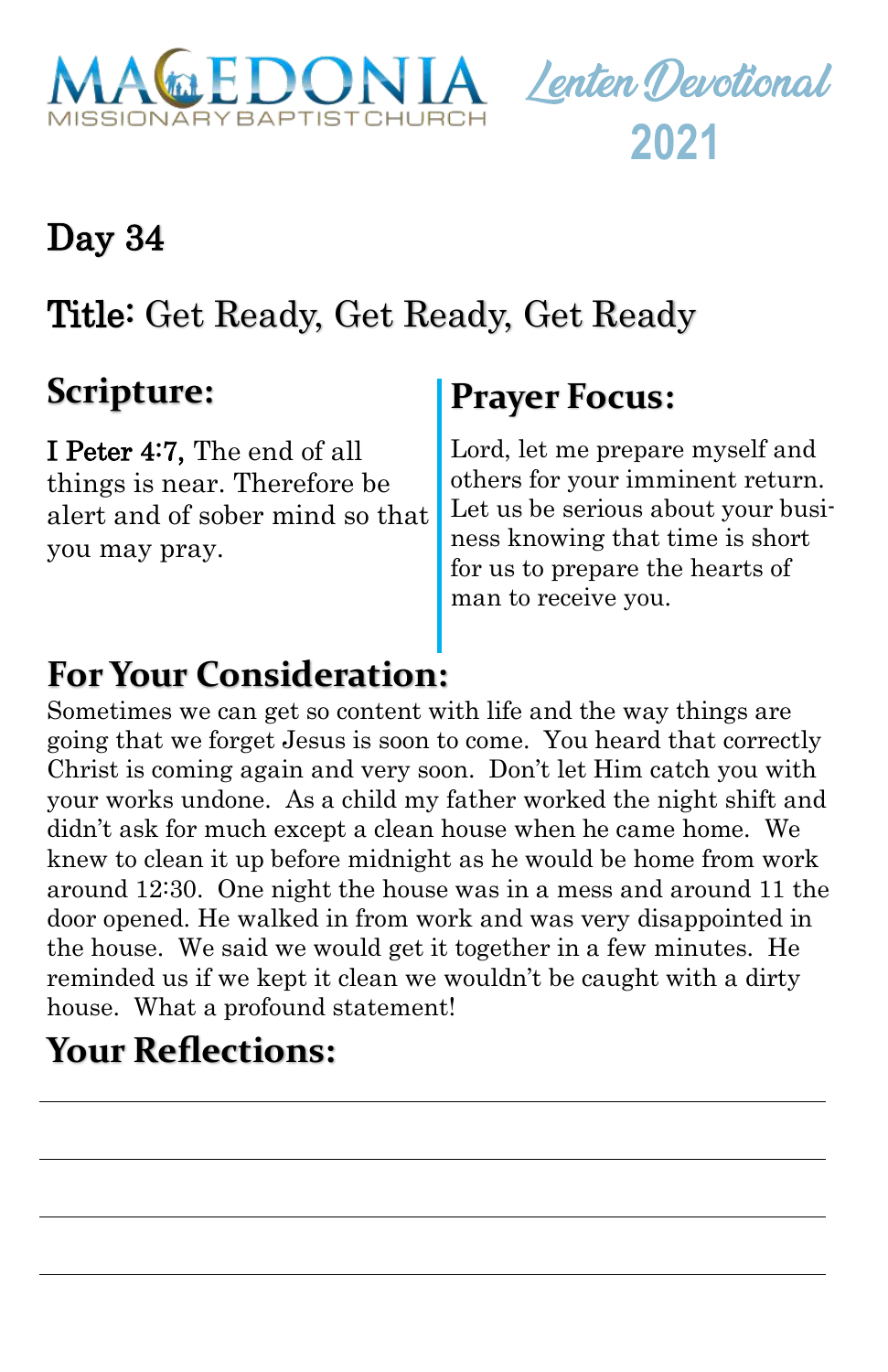

### Day 35

### Title: He's Praying For You

#### **Scripture:**

Romans 8:26, In the same way, the Spirit helps us in our weakness. We do not know what we ought to pray for, but the Spirit himself intercedes for us through wordless groans.

### **Prayer Focus:**

Lord I must confess that sometimes in life I grow weak and need your strength. I am grateful that you make intercession for me at all times.

### **For Your Consideration:**

What do you do when you need help? Who helps the helper? It is God Himself that makes intercession for you at all times. You may not know you are in need of strength, peace or joy but He does. Because he knows you so well he is always praying with you and for you that you will become all that He has planned for you. Don't be dismayed you are only human. Take joy in know your Lord and Savior is praying for you!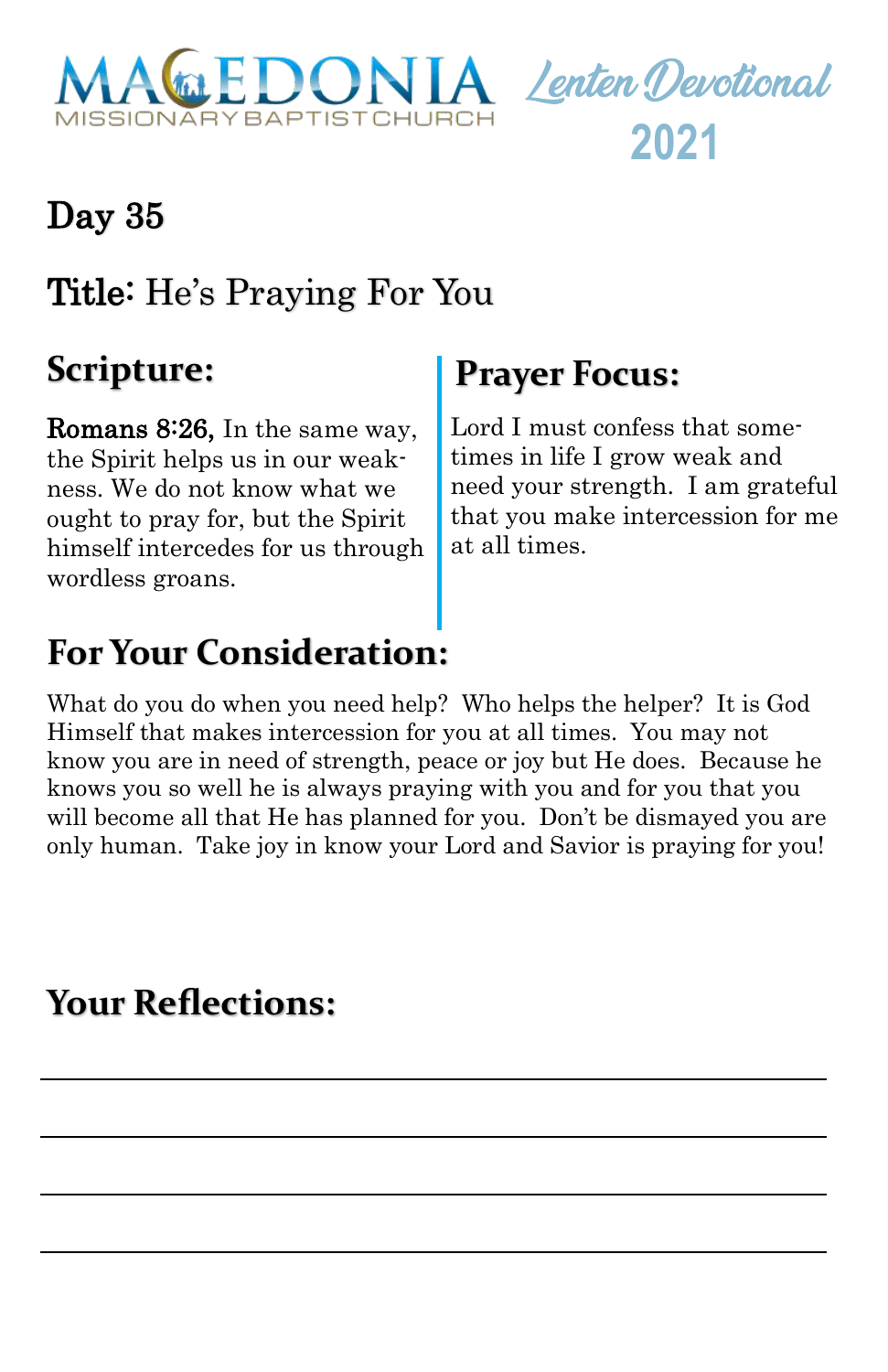

### Day 36

### Title: A Wonderful God

### **Scripture:**

John 15:13, Greater love has no one than this, that someone lay down his life for his friends

#### **Prayer Focus:**

Oh Lord what a great sacrifice you made when you died for my sins. Thank you for the wonderful gift of salvation and let me never take for granted all that you endured to secure it.

#### **For Your Consideration:**

What can we say about the love of Christ? We know it was perfected on Calvary when He died for us, but have you ever taken into consideration that He did not have to die? He was sinless and could have removed himself from the beating or the cross at anytime. Why didn't He do it? Because He knew you (yes, you) needed a savior. As he died for you He had you on His mind and if you were the only person who needed salvation He would have died just for you! He is worthy to be praised!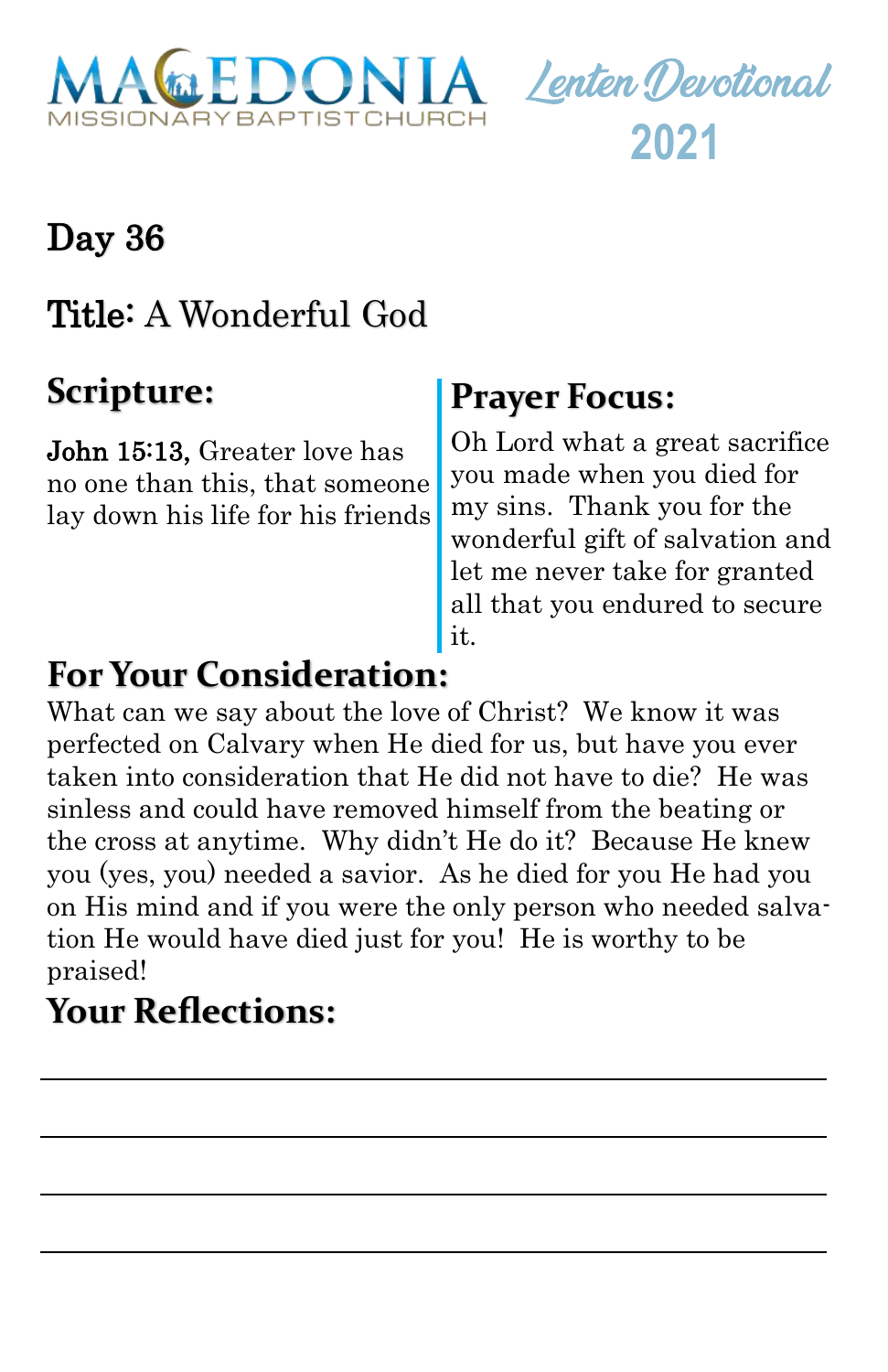

## Day 37

### Title: LOL

#### **Scripture:**

I Corinthians 13:13, So now faith, hope, and love abide, these three; but the greatest of these is love.

#### **Prayer Focus:**

God, my father and my first love. You are the beginning and ending of love. Teach me to love like you and be all that you have called me to be.

### **For Your Consideration:**

Love, so many people use your name in vain. Love, those who have faith in you sometimes go astray. Love, through all the ups and downs the joy and hurt. Love, for better or worse I still will choose you first. Musiq Soulchild's lyrics are breathe of fresh air on this scripture. We are often focused on the wrong things. We cannot live this life and please God without love. We have hope and faith but without love these mean nothing. We must do all we can to ensure that we love like Christ. Remember love is an action word. Show it!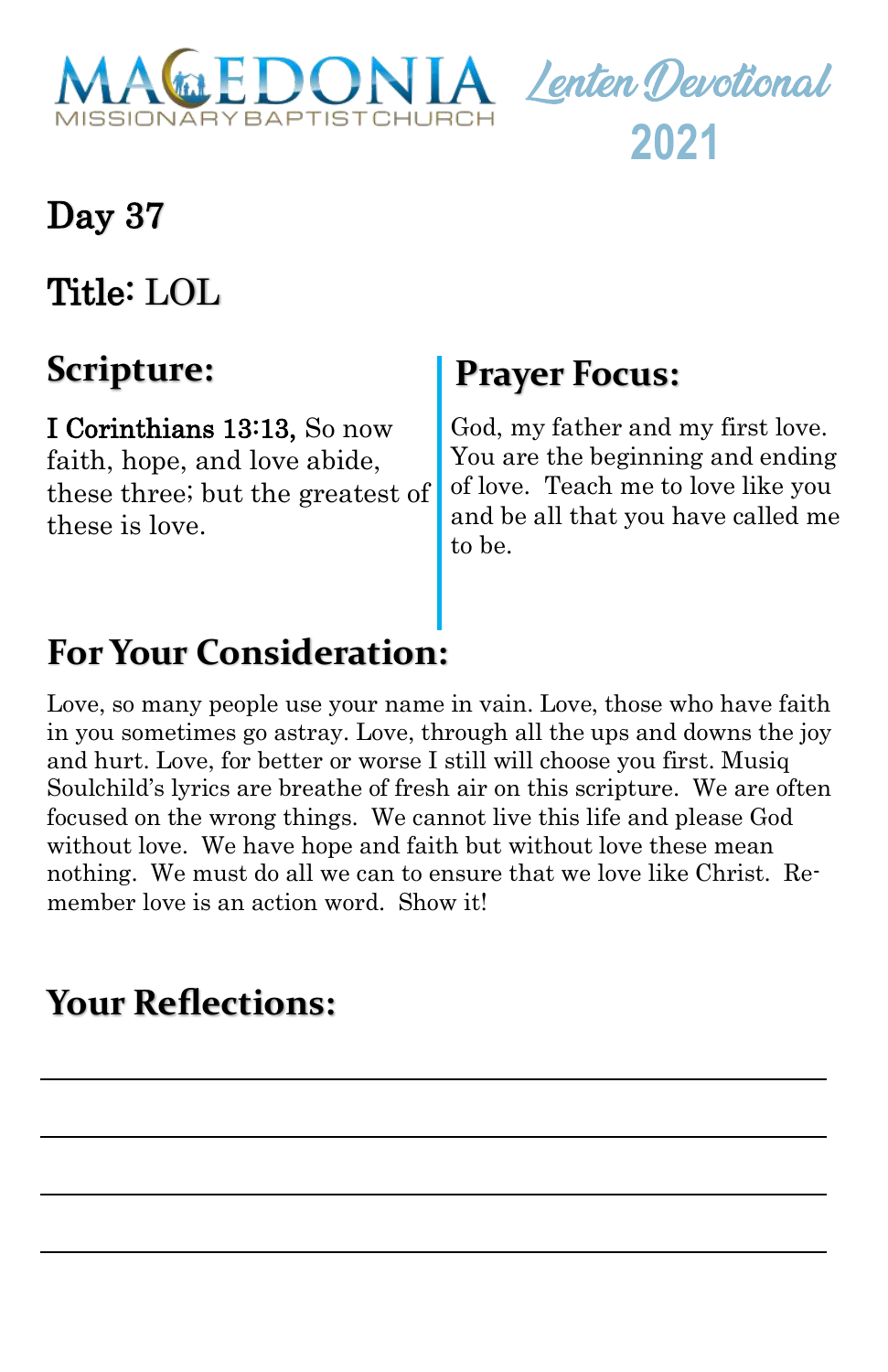

## Day 38

### Title: A Prosperous Life

### **Scripture:**

III John 1:2, Dear friend, I pray that you may enjoy good health and that all may go well with you, even as your soul is getting along well.

### **Prayer Focus:**

Father, thank you for your continual blessing upon my life and everything connected to me. I pray that as I grow in you that everything around me continues to grow!

### **For Your Consideration:**

John bestowes a prayer of blessing upon those who read his book. His prayer is that they would prosper and be in good health. This blessing does come with some conditions though. He says he prayers that they prosper as their soul prospers. How does your soul prosper? Your soul prospers as it grows and it grows when it is feed the word of God continually. This is a great prayer and promise to claim just ensure you hold your end of the promise.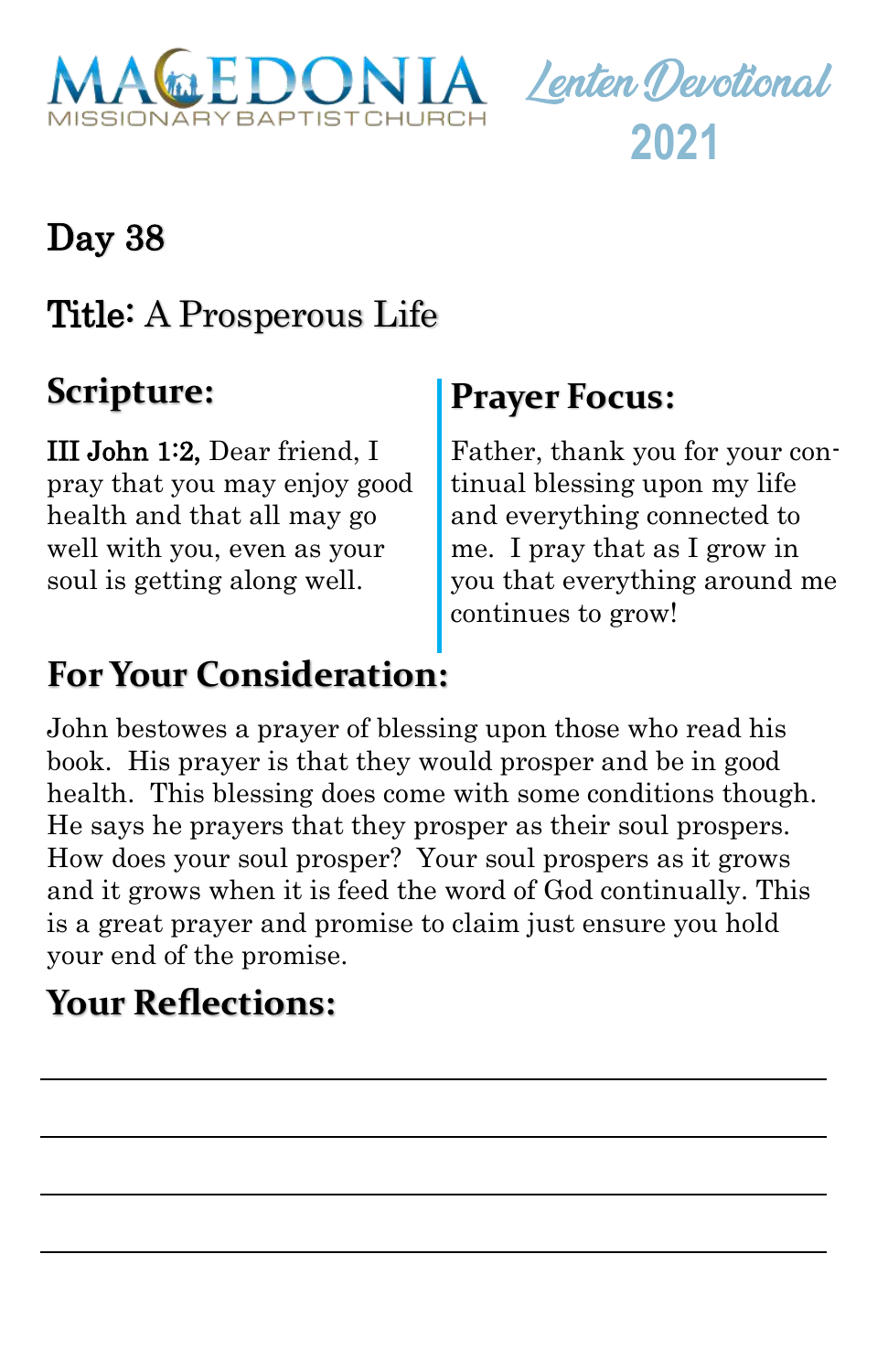

### Day 39

### Title: This Hard Thing Called Love

#### **Scripture:**

Matthew 5:44, But I tell you, love your enemies and pray for those who persecute you.

#### **Prayer Focus:**

Lord help me to live and love like you. My desire is to genuinely love everyone as you have loved us with an everlasting love.

### **For Your Consideration:**

People can be evil, mean and hateful and do some mean and evil things to you. This will be hurtful and our human response is to hate or dislike those who have done us wrong. That is the way of man. We are in the World but not of this World. Love is an action word and you can't love what you dislike. We are commanded and expected to love everyone especially our enemies. Throughout this journey of fasting and prayer you have to confront your own issues. If one of those was unforgiveness of your enemies now is the time to forgive them and love them so that you can be an example of the love of God!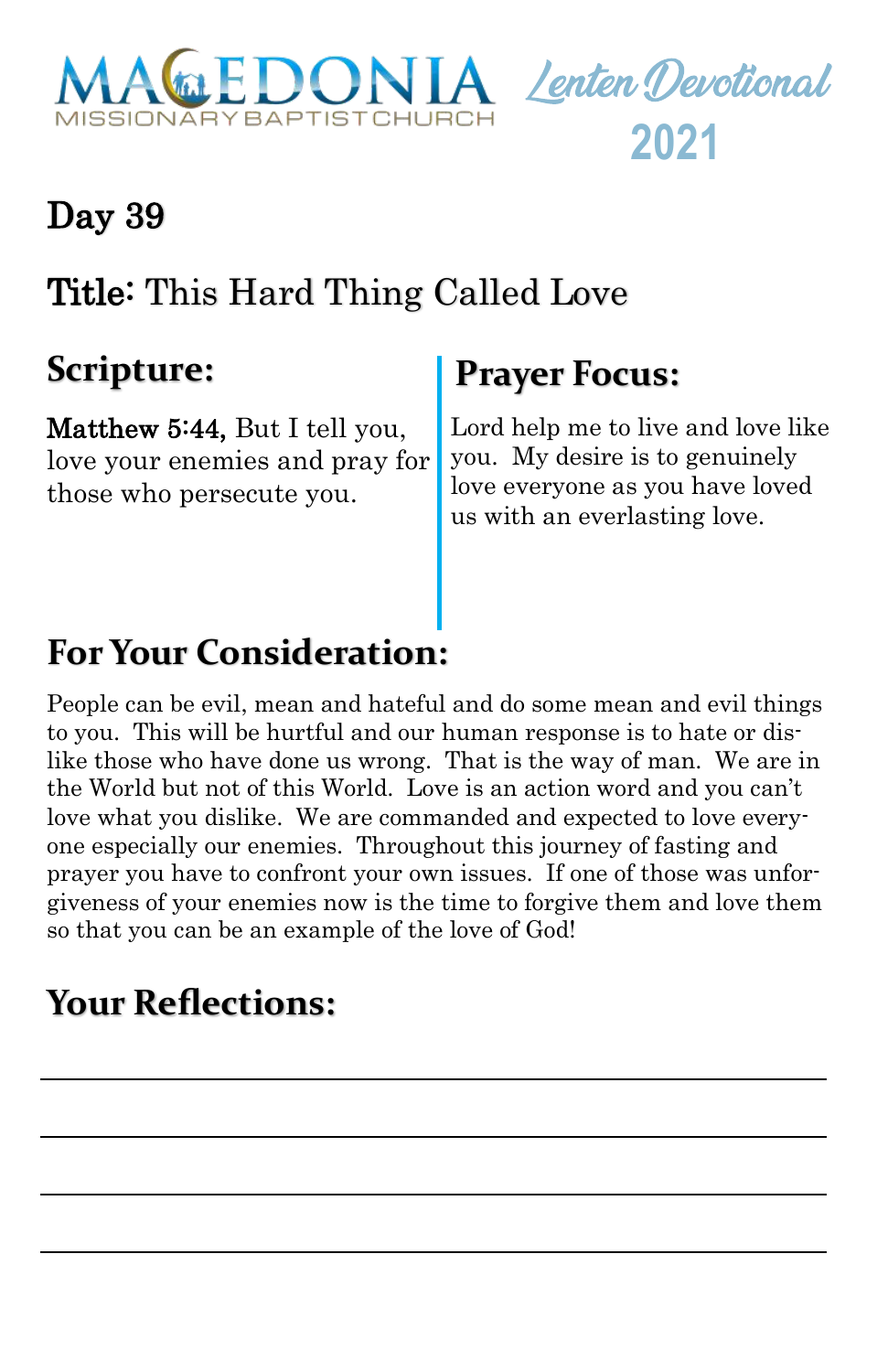

## Day 40

### Title: A High Mind

### **Scripture:**

Romans 12:3, For through the grace given to me I say to everyone among you not to think more highly of himself than he ought to think; but to think so as to have sound judgment, as God has allotted to each a measure of faith.

#### **Prayer Focus:**

Lord, guard my heart and my mind so that I do all to please you. My desire is to be humble so that you can use me for your glory!

### **For Your Consideration:**

How should you see yourself in light of all that God has done for you? We know we are blessed and highly favored and that would make you stand with your chest out and your head held high. But, wait just one minute you are where you are and who you are because of the God you serve. Therefore, approach life with a sound and sober mind/perspective. We are as blessed and prosperous as we are because of God. Let us keep our minds stayed on God!